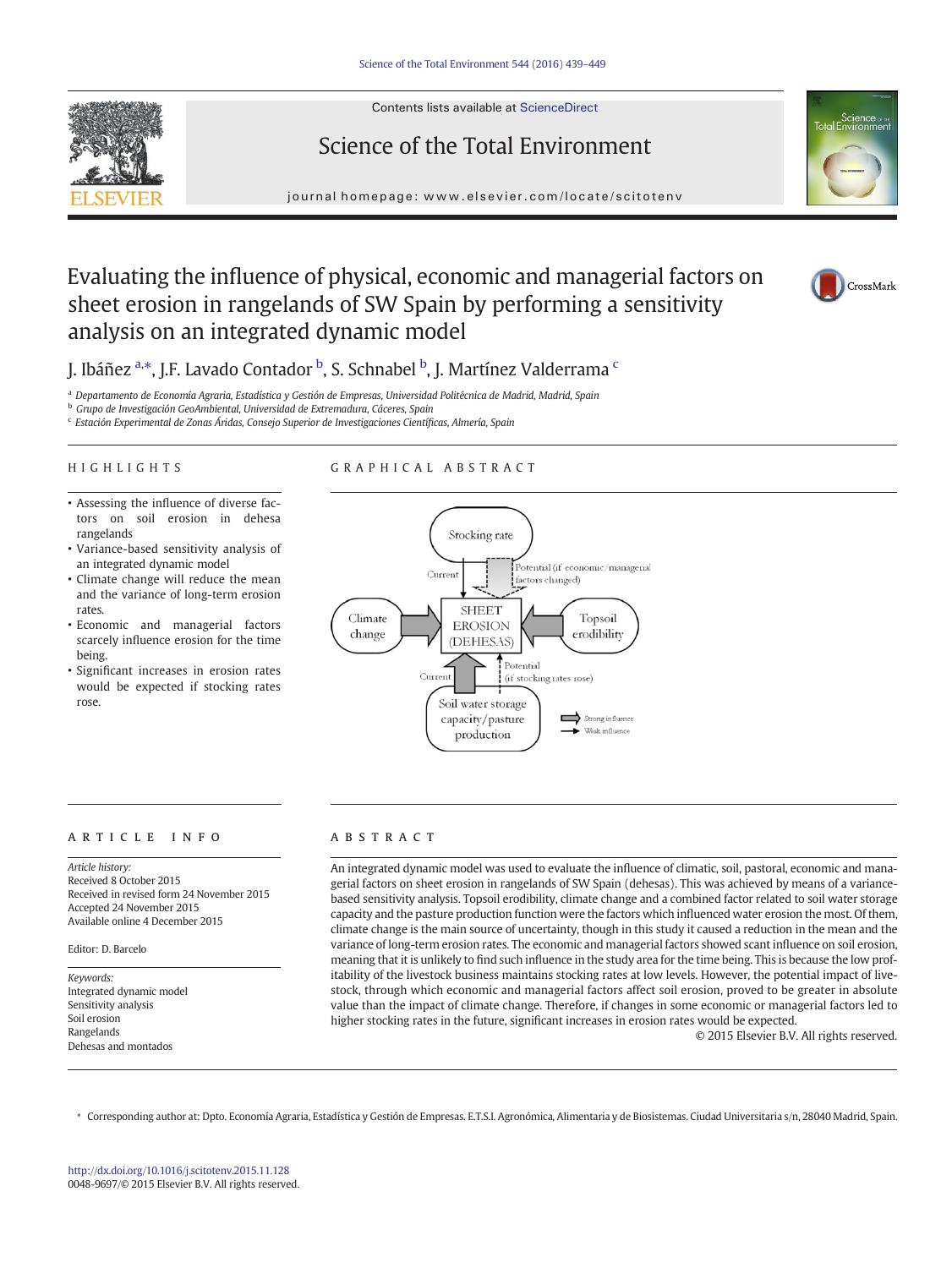# <span id="page-1-0"></span>1. Introduction

Dehesas is the name given to a common landscape created by the clearing of forests in central and SW Spain. The poor soils and adverse rainfall conditions of these areas hardly allow for crops to grow, so their principal uses are livestock rearing (sheep, cattle, pigs and goats) and forestry (cork, wood and charcoal). These landscapes cover approximately 90,000  $km^2$  in the south-west of the Iberian Peninsula ([Gea-](#page-9-0)[Izquierdo et al., 2006](#page-9-0)).

Dehesas are mostly in private ownership [\(Plieninger et al., 2003](#page-9-0)). Traditional uses have formed a landscape pattern of wooded pasturelands and scrublands of variable tree densities. The main tree species are holm oaks (Quercus ilex rotundifolia) and cork oaks (Q. suber). There are public concerns about the sustainability of this system, which is highly valuable from a socioeconomic and environmental point of view [\(Pulido and Picardo \(Coords.\), 2010\)](#page-10-0). Thus, for example, the Spanish National Action Programme to combat Desertification [\(MAGRAMA, 2008\)](#page-9-0) includes dehesas on the list of socio-ecological systems threatened by land degradation.

Among the diverse threats to dehesas, soil degradation plays a major role. A survey carried out on a large number of farms in the region of Extremadura (SW Spain) indicated that approximately 23% of the area suffers from a high risk of soil degradation, while approximately 60% is prone to degradation processes ([Schnabel et al., 2006; Lavado et al.,](#page-9-0) [2009\)](#page-9-0). Soil erosion, which is a primary sign of soil degradation, is observed as sheet erosion on hillsides and as gullying at the bottom of small upland valleys ([Schnabel, 1997; Schnabel et al., 1999](#page-9-0)).

Clearly, it is in the interest of the conservation of dehesas to gain insight into the factors that could cause significant changes in erosion rates in the future. This was the motivation behind the assessment that is reported here.

A factor of special interest is climate change. It can affect erosion rates directly, through changes in the erosive power of rainfall, or indirectly, through changes in plant biomass and vegetation cover. The evaluation of the potential impact of climate change on erosion has been the purpose of various modelling studies to date. Examples are [Pruski and](#page-9-0) [Nearing \(2002a\),](#page-9-0) [Pruski and Nearing \(2002b\),](#page-9-0) [Nearing et al. \(2004\),](#page-9-0) [Mullan \(2013\)](#page-9-0), [Garbrecht et al. \(2014\)](#page-9-0) or [Routschek et al. \(2014\).](#page-9-0) The models utilised in these works are detailed process-based models. Specifically, the first five used the WEPP model [\(Flanagan and Nearing,](#page-9-0) [1995\)](#page-9-0) and the last one used EROSION 3D [\(Schmidt, 1990](#page-9-0)). In the present study, the expected impacts of nine climate scenarios provided by the Spanish Meteorological Agency on sheet erosion were evaluated.

Other factors of particular interest are the economic and managerial ones. It is commonly believed that overgrazing causes erosion, because grazing reduces biomass, which protects soil against erosion, and trampling reduces soil porosity, thereby creating patches of bare soil and increasing runoff [\(Mulholland and Fullen, 1991; Aubault et al., 2015](#page-9-0)). Thus, since economic and managerial factors are drivers of grazing intensity, at least in commercial rangelands, they are seen as humaninduced factors in soil erosion. However, there are authors who bring into question the role of overgrazing as a cause of soil erosion, both in reference to Mediterranean rangelands ([Perevolotsky and Seligman,](#page-9-0) [1998](#page-9-0)) and in general terms [\(Rowntree et al., 2004](#page-9-0)). It was thought that the intended assessment might shed some light on this controversy.

Undertaking a comparative evaluation of the influence of many heterogeneous factors on soil erosion in dehesas would require collecting information about a large amount of variables at different locations over very long periods of time. Since this is almost unfeasible in practice, the assessment was carried out by means of a system dynamics model [\(Forrester, 1961; Sterman, 2000; Kelly et al., 2013](#page-9-0)). The model was suitable for the task because it integrates variables and processes from the required disciplines and because its parameters constitute the factors being evaluated (Table 1). In this way, the assessment was provided via a thorough sensitivity analysis. However, it must be stressed that,

| $\sim$<br> |  |
|------------|--|
|------------|--|

Parameters of the model.

| Name          | Definition                                                                | Range                              | Units                                                  |  |  |  |  |  |  |
|---------------|---------------------------------------------------------------------------|------------------------------------|--------------------------------------------------------|--|--|--|--|--|--|
|               | Climate/weather                                                           |                                    |                                                        |  |  |  |  |  |  |
| roppm         | Surrogate for the capacity of rain to cause                               | $1 - 4$                            | $cm \cdot cm^{-1}$                                     |  |  |  |  |  |  |
| roppv         | runoff, mean<br>Surrogate for the capacity of rain to cause<br>runoff, CV | $0.3 - 1.5$                        |                                                        |  |  |  |  |  |  |
| scen          | Climate scenario                                                          | $0 - 8$                            |                                                        |  |  |  |  |  |  |
| somoi         | Initial soil moisture $(=9.7)$                                            | Not                                | cm                                                     |  |  |  |  |  |  |
|               |                                                                           | analysed                           |                                                        |  |  |  |  |  |  |
| Soil          |                                                                           |                                    |                                                        |  |  |  |  |  |  |
| bdpt          | Topsoil bulk density above which pasture<br>does not grow                 | $1.7 - 1.8$                        | $gr\cdot cm^{-3}$                                      |  |  |  |  |  |  |
| fcvo          | Field capacity (volumetric)                                               | $0.2 - 0.42$                       | [0, 1]                                                 |  |  |  |  |  |  |
| sdhp          | Remaining soil depth at which porosity is<br>reduced by half              | $5 \cdot 10^{-4}$ - 5              | cm                                                     |  |  |  |  |  |  |
| sodpi         | Initial remaining soil depth $(=23.4)$                                    | Not                                | cm                                                     |  |  |  |  |  |  |
|               |                                                                           | analysed                           |                                                        |  |  |  |  |  |  |
| tseri         | Initial topsoil erodibility                                               | $1 \cdot 10^{-6}$ -                | $yr \cdot cm^{-1}$                                     |  |  |  |  |  |  |
|               |                                                                           | $5 \cdot 10^{-6}$                  |                                                        |  |  |  |  |  |  |
| tspoi         | Initial topsoil porosity                                                  | $0.37 - 0.59$                      | [0, 1]                                                 |  |  |  |  |  |  |
| wpvo          | Wilting point (volumetric)                                                | $0.05 - 0.09$                      | [0, 1]                                                 |  |  |  |  |  |  |
| wthr          | Weathering rate of the parent rock                                        | $1.10^{-3}$ -<br>$5 \cdot 10^{-3}$ | $cm \cdot yr^{-1}$                                     |  |  |  |  |  |  |
|               |                                                                           |                                    |                                                        |  |  |  |  |  |  |
| Pasture       |                                                                           |                                    |                                                        |  |  |  |  |  |  |
| appt          | Annual precipitation for pasture yield to                                 | 203-826                            | $mm \cdot yr^{-1}$                                     |  |  |  |  |  |  |
| pppt          | be ptyhi<br>Minimum annual precipitation for pasture                      | $0 - 477$                          | $mm \cdot yr^{-1}$                                     |  |  |  |  |  |  |
|               | growth                                                                    |                                    |                                                        |  |  |  |  |  |  |
| ptec          | Pasture energy content<br>Initial pasture yield per hectare               | $0.4 - 0.9$                        | $FU \cdot kg^{-1}$<br>$kg \cdot ha^{-1} \cdot yr^{-1}$ |  |  |  |  |  |  |
| ptyhi<br>pyfc | Minimum pasture biomass for full ground                                   | 75-1916<br>385-674                 | $kg \cdot ha^{-1} \cdot yr^{-1}$                       |  |  |  |  |  |  |
|               | cover in a hectare                                                        |                                    |                                                        |  |  |  |  |  |  |
| rcpc          | Parameter relating runoff coefficient to                                  | $2.5 - 4.5$                        |                                                        |  |  |  |  |  |  |
| srhc          | pasture cover<br>Stocking rate causing a 50% area of                      | $3.53 - 6.55$                      | $AU \cdot ha^{-1}$                                     |  |  |  |  |  |  |
|               | temporary bare soil                                                       |                                    |                                                        |  |  |  |  |  |  |
|               |                                                                           |                                    |                                                        |  |  |  |  |  |  |
| Economic      |                                                                           |                                    |                                                        |  |  |  |  |  |  |
| ocos          | Costs per female other than the cost of<br>supplemental feed              | 240-3800                           | $\epsilon$ · AU <sup>-1</sup> · yr <sup>-1</sup>       |  |  |  |  |  |  |
| prmtm         | Price of meat, mean                                                       | $1.7 - 2.6$                        | $\epsilon$ · kg <sup>-1</sup>                          |  |  |  |  |  |  |
| prmtv         | Price of meat, CV                                                         | $0.064 - 0.11$                     | [0, 1]                                                 |  |  |  |  |  |  |
| prsfm         | Price of supplemental feed, mean                                          | $0.22 - 0.36$                      | $\epsilon$ · kg <sup>-1</sup>                          |  |  |  |  |  |  |
| prsfy         | Price of supplemental feed, CV                                            | $0.09 - 0.16$                      | d.u.                                                   |  |  |  |  |  |  |
| sinf          | Secondary income per breeding female                                      | $0 - 330$                          | $\varepsilon$ ·AU <sup>-1</sup> ·yr <sup>-1</sup>      |  |  |  |  |  |  |
| subh          | Total subsidies per hectare                                               | 51-1450                            | $\epsilon$ ·ha <sup>-1</sup> ·yr <sup>-1</sup>         |  |  |  |  |  |  |
| Managerial    |                                                                           |                                    |                                                        |  |  |  |  |  |  |
| bdfmi         | Initial number of breeding females                                        | $0.25 - 2.99$                      | $AU \cdot ha^{-1}$                                     |  |  |  |  |  |  |
| bfpt          | % increase in breading females if EGMF                                    | $3.3 - 7.28$                       | $\%$                                                   |  |  |  |  |  |  |
|               | increased by 10%                                                          |                                    |                                                        |  |  |  |  |  |  |
| bfsr          | Ratio of breeding females to stocking rate                                | $0.95 - 0.98$                      | [0, 1]                                                 |  |  |  |  |  |  |
| dtgm          | Average length of the delay to form EGMF                                  | $1 - 11$                           | yr                                                     |  |  |  |  |  |  |
| mtpf          | Meat production per breeding female                                       | 110–925                            | $kg \cdot AU^{-1} \cdot yr^{-1}$                       |  |  |  |  |  |  |
| rgmf          | Reference gross margin per breeding                                       | 150-1000                           | $\epsilon$ · AU <sup>-1</sup> · yr <sup>-1</sup>       |  |  |  |  |  |  |
| sfdfi         | female                                                                    |                                    | $kg \cdot AU^{-1} \cdot yr^{-1}$                       |  |  |  |  |  |  |
|               | Initial supplemental feed per breeding<br>female                          | 6-2940                             |                                                        |  |  |  |  |  |  |
| sfec          | Supplemental feed energy content                                          | $0.28 - 1.02$                      | $FU \cdot kg^{-1}$                                     |  |  |  |  |  |  |
| tpcf          | Target pasture consumption per breeding                                   | 150-450                            | $kg \cdot AU^{-1} \cdot yr^{-1}$                       |  |  |  |  |  |  |
|               | female                                                                    |                                    |                                                        |  |  |  |  |  |  |
|               |                                                                           |                                    |                                                        |  |  |  |  |  |  |
| Other<br>seed | Random seed                                                               | $0 - 3$                            |                                                        |  |  |  |  |  |  |
| Δ             | Time step $(=0.00390625)$                                                 | Not                                | yr                                                     |  |  |  |  |  |  |
|               |                                                                           | analysed                           |                                                        |  |  |  |  |  |  |

because all model parameters represent meaningful (real) factors, the sensitivity analysis transcends its standard part of a modelling exercise and constitutes a method for gaining insight into one important threat to a valuable socio-ecological system. The originality of this study lies in its integrated nature, and particularly in its taking economic and managerial factors into consideration. Indeed, we have found no other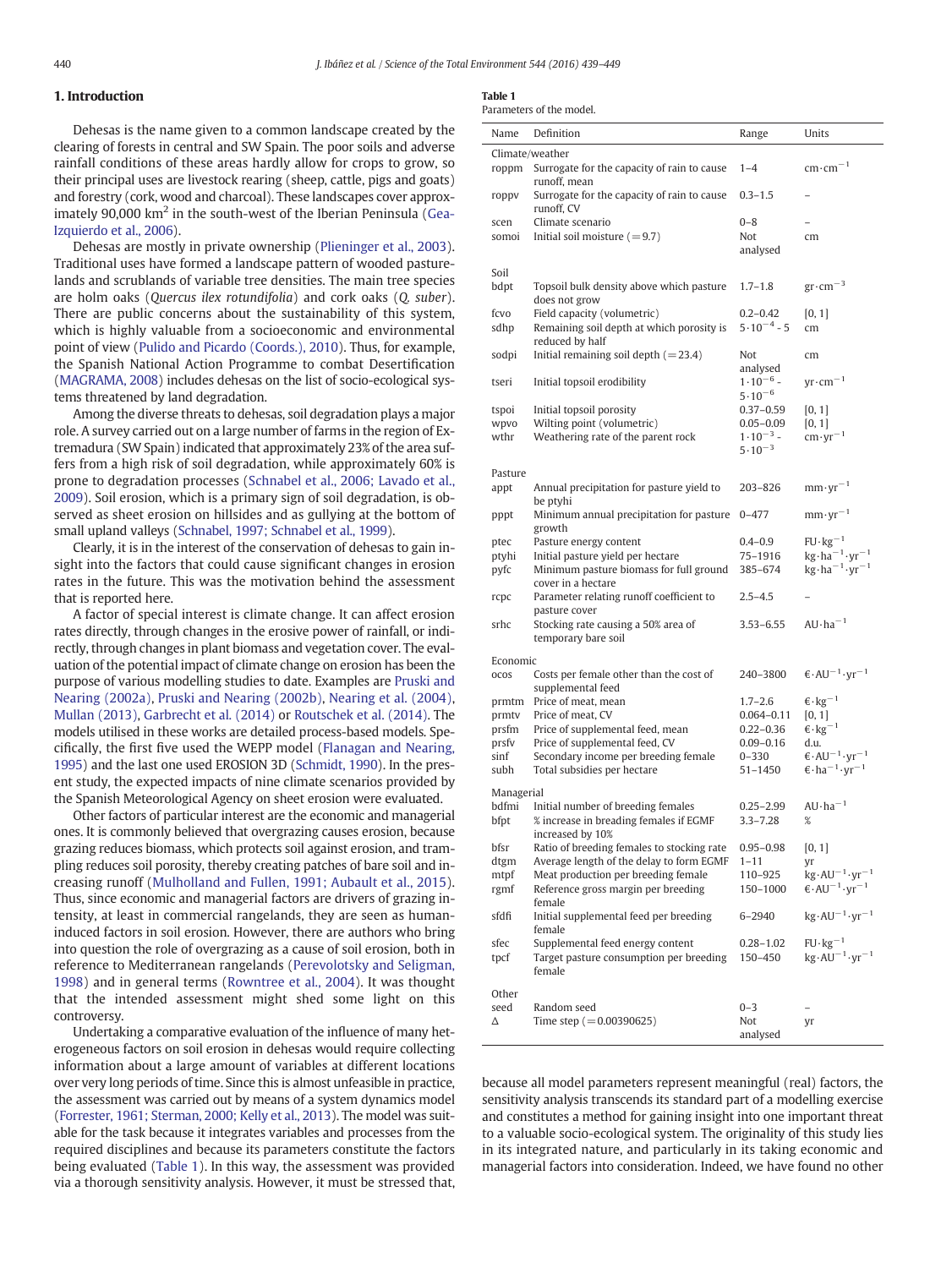<span id="page-2-0"></span>work evaluating a range of factors affecting soil erosion in rangelands to be as in-depth as the one assessed here.

This paper is structured as follows. Section 2 is devoted to outline the model. In [Section 3](#page-4-0) the procedure followed for the sensitivity analysis is detailed. The results are presented and discussed in [Sections 4 and 5,](#page-6-0) and summarized in [Section 6.](#page-9-0)

#### 2. Model overview

The model used in this study is an update of that presented in [Ibáñez](#page-9-0) [et al. \(2014\).](#page-9-0) In that paper the reader may find a full characterisation of the model (conceptualisation, appropriateness of the modelling approach, data availability and validation) and a description of all those equations that have remained unaltered to date. The changes made for the present study, along with other details, are justified and described in a Supplementary document. The overview given in this Section is mainly focused on showing the great diversity of factors whose effects on soil erosion were assessed and on clarifying the causal relationships involved.

Fig. 1 shows the causal diagram of the model, and [Tables 1 and 2](#page-1-0) provide the lists of parameters and equations, respectively. Both tables should be consulted when reading this section. The parameters are classified into six categories: climate/weather, soil, pasture, economic, managerial and others ([Table 1](#page-1-0)).

#### 2.1. Level of description of the model

The model has an annual time scale and is lumped spatial [\(Kelly](#page-9-0) [et al., 2013](#page-9-0)). The area modelled is an ideal area of dehesa with homogeneous topographical, biophysical and managerial characteristics. This area is positioned on the top of a hillside, so that it does not receive flows of material from upper areas. In this study, the area was assumed to be one hectare for the sake of simplicity.

Because of the annual time scale of the model, short-term processes, i.e. those determining soil moisture (Fig. 1), evolve over the time steps of the model, whose size was fixed at 0.00390625 yr (around 1.43 days). A justification for this number is given in the Supplementary document.

With the above-mentioned temporal and spatial scales, the model could only make a high-level description of the dehesa system. This was convenient because it permitted the building of an integrated dynamic model on the basis of a relatively small amount of data, and with dimensions that made it possible to perform an effective, though computationally costly, sensitivity analysis, which was the main goal of this study.

A high-level description entails a loss of precision, but in compensation, and in accordance with [Levins \(1966\),](#page-9-0) extreme attention was paid to build a model which maximizes generality and realism. This must be stressed. On the one hand, because on these two features rests the capacity of the model to provide insight into dehesas, even though it neglects processes that are relevant at a lower-level description. On the other, because maximizing generality and realism requires building a robust model, and this was necessary to prevent any simulation in the sensitivity analysis from crashing. The latter was successfully achieved: none of the 245,300 simulations crashed, even though most parameters varied within wide ranges.

### 2.2. Influence of climate/weather parameters on soil erosion within the model

Parameters roppm and roppv are, respectively, the mean and coefficient of variation (CV) of ROPP (Eq. (1); Fig. 1). This is a gamma random variable which serves as a surrogate for the overall capacity of rainfall to cause runoff during a time step, i.e. it reflects the variability of factors such as rainfall intensity during storms, duration of storms or rainfall distribution. Thus, roppm and roppv are positively related to the mean and variance of the runoff coefficient over time steps, respectively. Through this variable both parameters are involved in determining the rates of infiltration and surface runoff (Eqs. (8), (9) and (10) and Supplementary document). And the square of surface runoff is a factor in the equation of erosion rate (Eq. (20)), in line with the erosion models found in [Kirkby \(1971\)](#page-9-0), [Morgan \(1980; 1995\),](#page-9-0) [Band \(1985\)](#page-9-0) or [Thornes \(1990\).](#page-10-0)

The parameter 'climate scenario' (scen) is used to specify what the climate scenario is for a given simulation. There are nine possible preset climate scenarios to be chosen. [Table 3](#page-3-0) shows statistics on them and the value of scen for each one. One climate scenario consists of three time-series data on precipitation, reference evapotranspiration  $(ET<sub>o</sub>)$  and annual precipitation [\(Table 2](#page-3-0)). The size of these time series matches the number of time steps in 90 years (annual precipitation takes the same value over the time steps of a given year).

The climate scenarios were derived from nine preliminary datasets that were taken from the collection of local-scale projections available in the repository of the Spanish Meteorological Agency [\(http://](http://escenarios.aemet.es) [escenarios.aemet.es](http://escenarios.aemet.es)). Preliminary datasets included daily data on precipitation and temperature corresponding to the cities of Cáceres and Badajoz (Extremadura, SW Spain) and covering the period 2011– 2100. One dataset included time series recreating the control period from 1961 to 1990, so that it formed the basis for our no-change climate scenario (scen  $= 0$ ). The other eight included climate-change



Fig. 1. Causal diagram of the model. Arrows go from explanatory to response variables. A plus/minus sign indicates that the two variables involved in the relationship correlate positively/ negatively.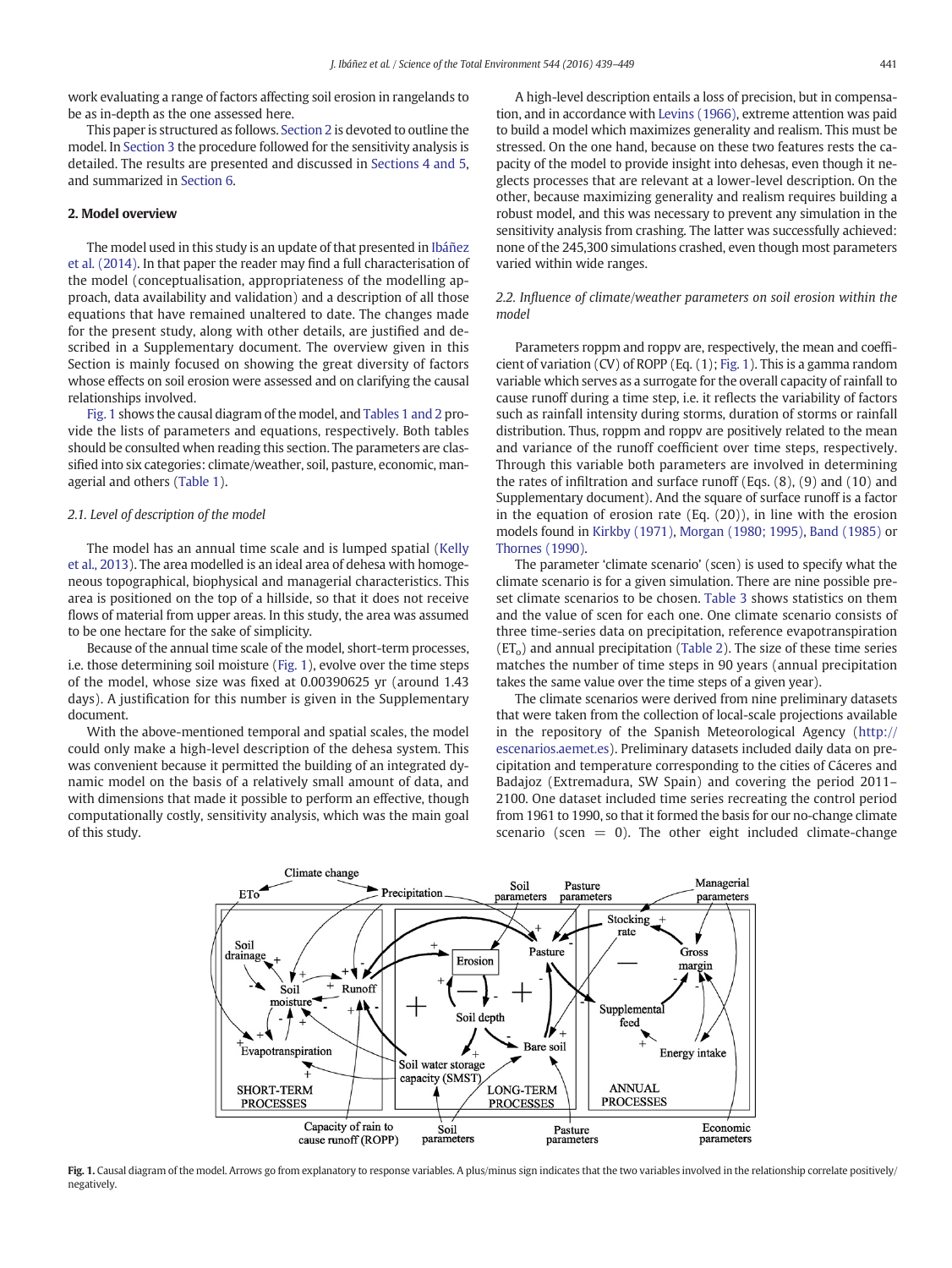# <span id="page-3-0"></span>Table 2

| Model variables and equations <sup>a</sup> .                                                                                                                           |      |
|------------------------------------------------------------------------------------------------------------------------------------------------------------------------|------|
| Precipitation $\text{[cm-}\Delta^{-1}\text{]}$                                                                                                                         |      |
| PCPT: Its scenario is fixed by the parameter scen (Table 3)                                                                                                            |      |
| Annual precipitation ${\rm Im}{\rm m}\cdot{\rm yr}^{-1}$ ]                                                                                                             |      |
| ANPP: Its scenario is fixed by the parameter scen (Table 3)                                                                                                            |      |
| Reference evapotranspiration $\text{[cm} \cdot \Delta^{-1} \text{]}$                                                                                                   |      |
| RFET: Its scenario is fixed by the parameter scen (Table 3)                                                                                                            |      |
| Surrogate for the capacity of rain to cause runoff $\text{[cm}\cdot\text{cm}^{-1}$                                                                                     |      |
| $ROP = GAMMA$ {roppm; roppv}                                                                                                                                           | (1)  |
| Price of meat $\lceil \epsilon \cdot \text{kg}^{-1} \rceil$<br>PRMT = $\frac{b}{c}$ if t = INTEGER{t} then NORMAL{prmtm; prmtv} else PRMT(t - $\Delta$ )               |      |
| Price of supplemental feed $[\text{E} \cdot \text{kg}^{-1}]$                                                                                                           | (2)  |
| PRSF = $\frac{b}{c}$ if t = INTEGER{t} then NORMAL{prsfm; prsfv} else PRSF(t - $\Delta$ )                                                                              | (3)  |
| Soil moisture [cm]                                                                                                                                                     |      |
| $SOMO(t + \Delta) = SOMO + \Delta \times (IFTR - SOPR - ACET)$                                                                                                         | (4)  |
| $SOMO(0) = somoi$                                                                                                                                                      | (5)  |
| Actual evapotranspiration $\text{[cm}\cdot\text{yr}^{-1}\text{]}$                                                                                                      |      |
| $ACET = MIN(RFET; IFTR + (SOMO - SMWP)}/\Delta$                                                                                                                        | (6)  |
| Soil drainage $\text{[cm}\cdot\text{yr}^{-1}$                                                                                                                          |      |
| $SODR = MAX{0; SOMO - SMFC}$                                                                                                                                           | (7)  |
| Minimum runoff coefficient $[cm \cdot cm^{-1}]$                                                                                                                        |      |
| $MROC = MIN{1; ROPP} \times EXP{ - rcpc \times GRCV}$                                                                                                                  | (8)  |
| Infiltration $\text{[cm}\cdot\text{yr}^{-1}$ ]                                                                                                                         |      |
| IFTR = MIN{ $(1 - MROC) \times PCPT$ ; SMST - SOMO}/ $\Delta$                                                                                                          | (9)  |
| Surface runoff $\text{[cm}\cdot\text{yr}^{-1}$                                                                                                                         |      |
| $SFRO = PCPT/\Delta - IFTR$                                                                                                                                            | (10) |
| Remaining soil depth [cm]<br>$SODP(t + \Delta) = SODP + \Delta \times (whrf - ERRT)$                                                                                   | (11) |
| $SODP(0) = sodpi$                                                                                                                                                      | (12) |
| Topsoil porosity [d.u.]                                                                                                                                                |      |
| $TSPO = {}^{(2)}$ tspoi $\times$ PODF                                                                                                                                  | (13) |
| Soil porosity distribution factor $\lceil$ cm <sup>2</sup> ·cm <sup>-2</sup> $\rceil$                                                                                  |      |
| PODF = $^{(2)}$ SODP $\times$ ( $\alpha$ + sodpi)/[sodpi $\times$ ( $\alpha$ + SODP)]                                                                                  | (14) |
| $\alpha = 0.5 \times \mathrm{sodpi} \times \mathrm{sdhp}/(0.5 \times \mathrm{sodpi} - \mathrm{sdhp})$                                                                  | (15) |
| Topsoil bulk density $\left[\text{gr}\cdot\text{cm}^{-3}\right]$                                                                                                       |      |
| $TSBD = 2.65 \times (1 - TSPO)$                                                                                                                                        | (16) |
| Soil moisture at saturation [cm]                                                                                                                                       |      |
| $\text{SMST} = \text{^d}\,\text{tspoi} \times (\alpha + \text{sodpi}) \times [\text{SODP} + \alpha \times \text{LN}\{\alpha/(\alpha + \text{SODP})\}]/\, \text{sodpi}$ | (17) |
| Soil moisture at field capacity [cm]                                                                                                                                   |      |
| $SMFC = f$ cvo $\times$ SMST/tspoi                                                                                                                                     | (18) |
| Soil moisture at wilting point [cm]<br>$SMWP = wpvo \times SMST/tspoi$                                                                                                 | (19) |
| Erosion rate $[cm\cdot yr^{-1}]$                                                                                                                                       |      |
| $ERRT =$ <sup>c,e</sup> tseri $\times$ PODF $\times$ SFRO <sup>2</sup>                                                                                                 | (20) |
| Permanent bare soil area [ha $\cdot$ ha $^{-1}$ ]                                                                                                                      |      |
| PBSA = MIN{1; INTEGER{TSBD/bdpt}                                                                                                                                       | (21) |
| Potential area for pasture growth [ha $\cdot$ ha <sup>-1</sup> ]                                                                                                       |      |
| $PPTA = 1 - PBSA$                                                                                                                                                      | (22) |
| Actual area for pasture growth [ha $\cdot$ ha <sup>-1</sup> ]                                                                                                          |      |
| $APTA = PPTA \times srlc/(srhc + BDFM/bfsr)$                                                                                                                           | (23) |
| Pasture yield in a hectare without bare soil (where APTA = 1) [kg·ha <sup>-1</sup> ·yr <sup>-1</sup> ]                                                                 |      |
| $PTYH = ptyhi \times MAX{0; ANDP - pppt}/(appt - pppt)$                                                                                                                | (24) |
| Actual pasture yield (in APTA) [kg·ha <sup>-1</sup> ·yr <sup>-1</sup> ]                                                                                                |      |
| $PTYD = APTA \times PTYH$                                                                                                                                              | (25) |
| Annual representative ground cover [ha $\cdot$ ha $^{-1}$ ]<br>$GRCV = MIN{APTA; (PTYD - PTCF \times BDFM/bfsr)/pyfc}$                                                 |      |
| Pasture consumption per breeding female [kg·AU <sup>-1</sup> ·yr <sup>-1</sup> ]                                                                                       | (26) |
| $PTCF = MIN{tpcf; bfsr \times PTYD/BDFM}$                                                                                                                              | (27) |
| Energy intake per breeding female $[FU \cdot AU^{-1} \cdot yr^{-1}]$                                                                                                   |      |
| $EINF =$ sfec $\times$ sfdfi + ptec $\times$ tpcf                                                                                                                      | (28) |
| Supplemental feed per breeding female [kg·AU $^{-1}\cdot$ yr $^{-1}$ ]                                                                                                 |      |
| $SFDF = (EINF - PTCF \times ptec)/sfcc$                                                                                                                                | (29) |
| Gross margin per breeding female $[\text{\ensuremath{\in}} \, \cdot \text{AU}^{-1} \cdot \text{yr}^{-1}]$                                                              |      |
| $GMGF = PRMT \times mtpf + sinf + subh/BDFM - PRSF \times SFDF - ocos$                                                                                                 | (30) |
| Expected gross margin per breading female $[\text{\ensuremath{\in}} \cdot \text{AU}^{-1} \cdot \text{yr}^{-1}]$                                                        |      |
| $EGMF(t + \Delta) = EGMF + \Delta \times [GMGF - EGMF]/dtgm$                                                                                                           | (31) |
| $EGMF(0) = rgmf$                                                                                                                                                       | (32) |
| Number of breeding females $[AU \cdot ha^{-1}]$                                                                                                                        |      |
| $BDFM = bdfmi \times [MAX{0; EGMF}/rgmf]$ <sup>o</sup>                                                                                                                 | (33) |
| $\rho = LN\{1 + bft/100\}/LN\{1.1\}$                                                                                                                                   | (34) |
| <sup>a</sup> The symbol (t), meaning at time t, is omitted except when variables refer to $t + \Delta$ , t- $\Delta$                                                   |      |

and  $t = 0$ .

<sup>b</sup> INTEGER returns the largest integer smaller than or equal to its argument.

Note that  $PODF = 1$  when  $SODP = \text{sodpi}$ .

 $^{\rm d}$  Definite integral of TSPO between 0 and SODP, with the boundary condition  $SODP(0) = 0.$ 

Substituting Eq. (13) into Eq. (16) and solving for PODF gives PODF =  $(2.65 - TSBD)$  /  $(2.65 - TSBD(0))$ 

#### Table 3

Statistics on the climate scenarios evaluated in this work. The scenario to be used in a simulation is fixed through the parameter scen.  $DP =$  Average daily precipitation:  $RDY =$ Average number of rainy days per year;  $PRD =$  Average precipitation per rainy day;  $AAP =$  Average annual precipitation: DP95 and DP99 = 95th and 99th percentiles of daily precipitation, respectively;  $DET =$  Average daily  $ET_{o}$ .

| Scenario                     | scen          | DP           | <b>RDY</b>       | <b>PRD</b>   | AAP              | <b>DP95</b>           | DP99         | <b>DET</b>   |
|------------------------------|---------------|--------------|------------------|--------------|------------------|-----------------------|--------------|--------------|
| No-change<br>CGCM2 FIC A2    | $\Omega$<br>1 | 1.41<br>1.1  | 91.37<br>77.13   | 5.63<br>5.21 | 514.68<br>401.98 | 9.3<br>$\overline{7}$ | 23.9<br>18.5 | 2.7<br>2.9   |
| CGCM2 FIC B2                 | 2             | 1.17         | 79.32            | 5.39         | 427.83           | 75                    | 19.5         | 2.81         |
| CGCM2 INM A2<br>CGCM2 INM B2 | 3<br>4        | 1.42<br>1.48 | 156.52<br>159.61 | 3.3<br>3.37  | 517.19<br>538.39 | 8<br>8.5              | 14<br>14     | 2.87<br>2.78 |
| ECHM4 FIC A2                 | 5             | 0.88         | 61.99            | 5.18         | 321.19           | 6                     | 17.5         | 3.29         |
| ECHM4_FIC_B2                 | 6             | 0.91         | 64.67            | 5.14         | 332.23           | 6                     | 17.5         | 3.22         |
| ECHM4 INM A2<br>ECHM4 INM B2 | 7<br>8        | 0.75<br>0.84 | 112.41<br>120.66 | 2.42<br>2.54 | 272.25<br>306.77 | 4.5<br>5              | 10.5<br>11   | 3.44<br>3.35 |

projections corresponding to two Coupled Atmosphere–Ocean General Circulation Models (CGCM2 and ECHAM4), two downscaling methods (AnalogINM and AnalogFIC) and two emissions scenarios (A2 and B2). They formed the basis for the eight climate-change scenarios used in the study (scen  $= 1$  to 8). See the Supplementary document for details on the preliminary datasets and how they were adapted to serve as inputs to the model.

Table 3 shows that the climate-change scenarios considered in this work predict higher evapotranspiration rates and rainfall decreases, both in intensity per rainy day and in the frequency of extreme events. On the one hand, higher evapotranspiration rates and lower rainfall amounts imply a drier soil, and thus less runoff. On the other, a drier soil entails less pasture biomass, and thus more runoff. Hence the impacts of the climate scenarios on erosion were unclear before carrying out this study.

The parameter 'initial soil moisture' (somoi) can hardly affect erosion in the long term, so it was not included in the sensitivity analysis.

#### 2.3. Influence of soil parameters on soil erosion within the model

The parameter 'initial topsoil erodibility' (tseri) has a direct positive influence on erosion rate because it is a constant factor in its equation (Eq. (20)). As soil is lost by erosion, topsoil porosity gets lower (topsoil bulk density gets higher) so that topsoil erodibility decreases from its initial value. If soil runs out, porosity becomes zero (bulk density becomes 2.65  $\text{g}\cdot\text{cm}^{-3}$ ) and topsoil erodibility falls to zero. In this way erosion drives a negative feedback loop in the long term involving soil depth [\(Fig. 1\)](#page-2-0). The specific course of the decline in topsoil erodibility is determined by the factor PODF (Eq. (20)). The parameter 'remaining soil depth at which porosity is reduced by half' (sdhp) specifies the shape of PODF, i.e. the distribution of porosity over the soil profile (Eq. (13)–(15)), and thus whether the decline in topsoil erodibility will happen rather abruptly when only a relatively small amount of soil is left (sdph low) or be more evenly distributed over time (sdph high).

Soil moisture at saturation, i.e. soil water storage capacity, equals the total pore space in the soil at a given time step (Eq. (17)). The difference between such a volume and the level of soil moisture determines the potential rate of infiltration at the time step (Eq. (9)). Therefore, as soil is lost through erosion and soil water storage capacity diminishes, surface runoff and thus erosion rates increase on average. Hence, in this case, erosion drives a self-accelerating positive feedback loop in the long term ([Fig. 1\)](#page-2-0). Its consequences will be deferred if parameters 'initial topsoil porosity' (tspoi) or 'initial remainig soil depth' (sodpi) take high values, or if the parameter sdhp (see above) takes a low value. This is because of the sign of their relationships with soil water storage capacity: positive for the first two and negative for the third one.

The parameter 'field capacity' (fcvo) is involved in determining soil drainage (Eqs. (7) and (18)) and the parameter 'wilting point' (wpvo) in determining actual evapotranspiration (Eqs. (6) and (19)). Through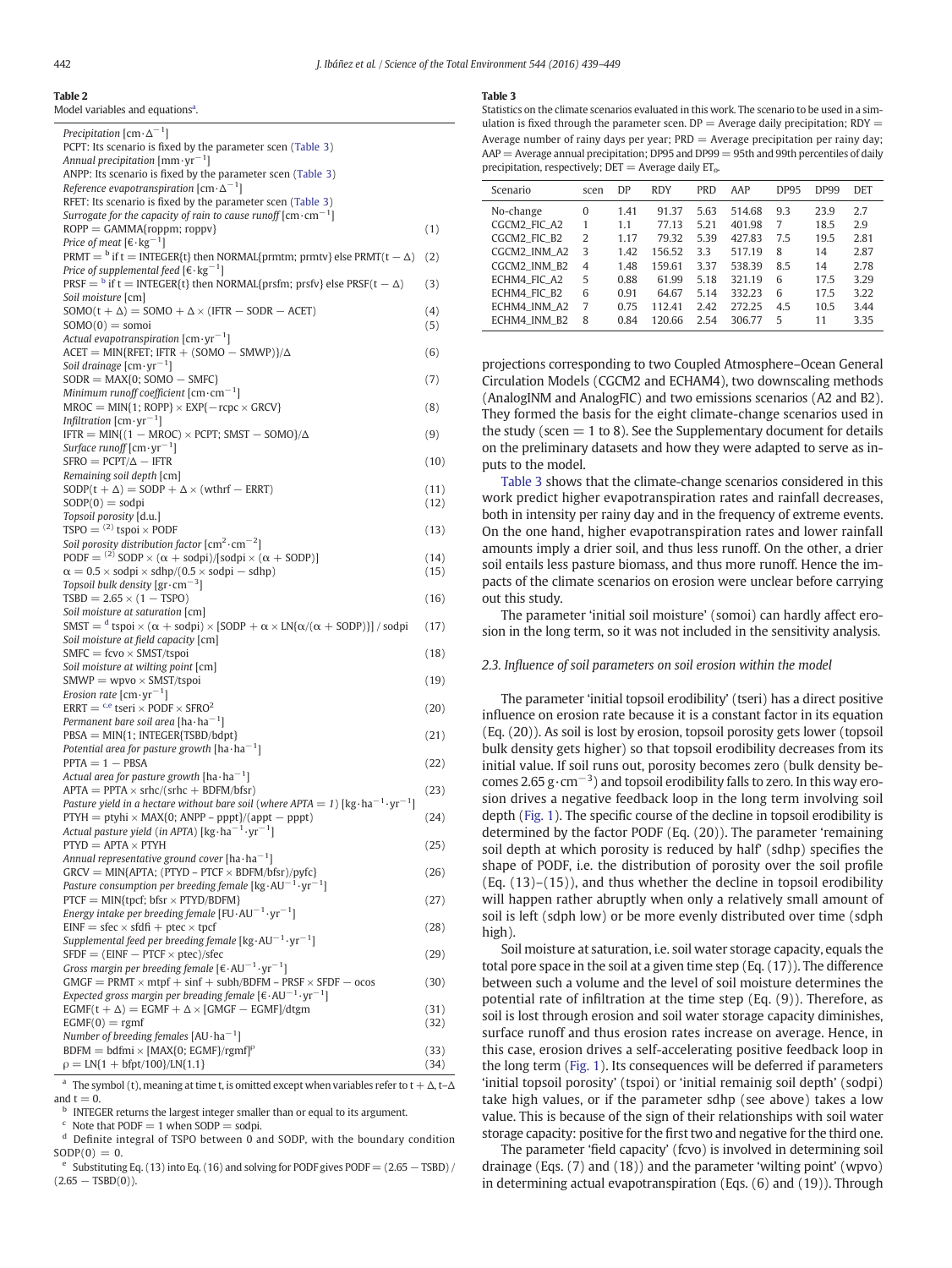<span id="page-4-0"></span>these variables they influence soil moisture over time (Eqs.  $(4)$ – $(5)$ ) and thus infiltration rates, surface runoff and, eventually, erosion rates.

As already explained, topsoil bulk density (Eq. (16)) increases as erosion removes layers of soil. If topsoil bulk density exceeded the value of the parameter 'topsoil bulk density above which pasture does not grow' (bdpt) the whole area modelled would become permanent bare soil (Eq. (21) and Supplementary document). If this were the case, the potential area for pasture growth would drop to zero (Eq. (22)). This would cause erosion rates to rise on average, since ground cover limits surface runoff (Eq. (8)). In this way, erosion might drive a second self-accelerating positive feedback loop in the long term [\(Fig. 1\)](#page-2-0).

The parameter 'weathering rate of the parent rock' (wthr) is the rate of soil formation (Eq. (11)). It does not affect erosion rate but counterbalances it to a certain extent.

Finally, the parameter 'initial remaining soil depth' (sodpi) (Eq. (12)) was excluded from the sensitivity analysis to allow the amounts of soil lost in all the simulations to be compared in absolute terms. It was fixed at 23.4 cm, the average soil depth over the available field data.

#### 2.4. Influence of pasture parameters on soil erosion within the model

The parameter 'stocking rate causing a 50% area of temporary bare soil' (srhc) reflects the capacity of pasture species to resist livestock trampling. The larger its value, the smaller the area of temporary bare soil caused by a given stocking rate in one year, or, conversely, the larger the area for pasture growth (Eq. (23) and Supplementary document).

Pasture yield (in the area for pasture growth) linearly depends on annual precipitation as long as it exceeds a minimum threshold amount [\(Sullivan and Rohde, 2002\)](#page-9-0) (Eqs. (24)–(25)). This pasture production function is expressed in terms of meaningful parameters that depends on pasture characteristics, namely 'initial pasture yield per hectare' (ptyhi), 'annual precipitation for pasture yield to be ptyhi' (appt) and 'minimum annual precipitation for pasture growth' (pppt).

The amount of pasture being left at the end of the dry period of a given year, when ground cover is at its minimum, is used as the 'annual representative ground cover' (GRCV) (Eq. (26) and Supplementary document). Therefore, this variable depends on the area of bare soil (and thus on bdpt and shrc), on pasture yield (and thus on ptyhi, appt and pppt) and on the parameters affecting livestock consumption of pasture, which will be explained later. Following [Elwell and Stocking](#page-9-0) [\(1976\),](#page-9-0) GRCV limits surface runoff, and thus erosion rates, by means of an exponential function involving parameter rcpc ('Parameter relating runoff coefficient to pasture cover') (Eq. (8)). The larger its value, the more the soil is protected from erosion by a given level of ground cover.

The parameter 'minimum pasture biomass for full ground cover in a hectare' (pyfc) allows for the converting of amounts of pasture biomass into ground cover. The larger its value, the larger the amount of biomass needed for ground cover to be 1 (100%) in a whole hectare.

The parameter 'pasture energy content' (ptec) will be explained in the next Section.

#### 2.5. Influence of economic, managerial and other parameters on soil erosion within the model

In brief, all the economic and managerial (EM) parameters, except 'target pasture consumption per breeding female' (tpcf), influence soil erosion by means of the stocking rate and ground cover. Indeed, such parameters ultimately govern the evolution of stocking rate over time which, as already explained, affects ground cover through pasture consumption and the formation of temporary bare soil. Parameter tpcf, which depends on farming practices, i.e. on the amount of time that animals are allowed to graze, also affects ground cover, but not through stocking rate (Eqs. (26)–(27)).

Going into some detail, since the model represents a commercial rangeland, stocking rate depends on expected profitability, which is measured by the expected annual gross margin per breeding female (Eq. (30) to (34); see [Ibáñez et al. \(2014\)](#page-9-0) for details on how farmer's expectations are modelled and how they relate to stocking rate). Therefore, it is by means of the annual gross margin per breeding female (GMGF) (Eq. (30)) that most of the EM parameters drive the stocking rate.

Thus, all the economic parameters and the parameter 'meat production per breeding female' (mtpf) affect GMGF directly. The latter has been classified as managerial because it depends on a farmer's decisions regarding the breeds of livestock and slaughter weights. Parameters 'initial supplemental feed per breeding female' (sfdfi), 'supplemental feed energy content' (sfec) and tpcf (see above), which also depend on a farmer's decisions, and the parameter 'pasture energy content' (ptec), which is a pasture parameter whose explanation was deferred, affect GMGF by determining the target energy intake and the amount of supplemental feed supplied per animal (Eqs. (28)–(29)).

In years when pasture is scarce, so that livestock cannot attain the target pasture consumption, animal production is maintained by increasing supplemental feed, and thus by reducing GMGF. In this way, the stocking rate can be involved in a self-regulating negative feedback loop [\(Fig. 1](#page-2-0)). However, the speed at which such a regulation is made depends on the farmer's behaviour, specifically on how fast he/she perceives changes in profit conditions and how reactive his/her stocking strategy is ([Anderies et al., 2002; Higgins et al., 2007\)](#page-9-0). These managerial factors are represented, respectively, by parameters 'average length of the delay to form expectations about gross margins' (dtgm) and 'percentage increase in breading females if the expected gross margin per breeding female increased by 10%' (bfpt). Note that a conservative farmer following a constant stocking strategy has a high value of dtgm and a low value of bfpt. For this farmer, the mentioned self-regulating feedback loop hardly applies.

Within the group of other parameters, the parameter 'random seed' (seed) serves to change the values generated for the three stochastic variables of the model. These are ROPP ([Section 2.2\)](#page-2-0) and the average annual prices of meat and supplemental feed, which are randomly sampled from normal distributions each year (Eqs.  $(2)-(3)$ ). The means (prmtm and prsfm) and CVs (prmtv and prsfv) of such distributions are in the group of economic parameters.

#### 3. Sensitivity analysis

There are many available sensitivity analysis (SA) methods. [Saltelli](#page-9-0) [et al. \(2008\)](#page-9-0) and [Gan et al. \(2014\)](#page-9-0) provide comprehensive surveys of them. These methods can be classified into two broad categories: local and global. A local SA evaluates the changes in an output Y by varying an input  $X_i$  while keeping constant the other inputs. Therefore, a local SA is only informative at a single nominal point in the parameter space, unless the model is linear or additive. On the contrary, a global SA estimates the effect of  $X_i$  on Y by varying all inputs at the same time. An SA of this kind leads to robust estimates, since it is based on information gathered from a number of points scattered over the whole parameter space, and is model-free, since it does not rely on the assumptions of linearity and additivity. As a drawback, a global SA is computationally more expensive than a local SA, meaning that it requires a much greater number of model simulations.

Variance-based methods are the most common global SA. They are based on a decomposition of the variance of the output, V(Y), into terms corresponding to the different inputs and their interactions [\(Sobol, 2001; Cariboni et al., 2007; Saltelli et al., 2008; Saltelli and](#page-9-0) [Annoni, 2010; Glen and Isaacs, 2012; Gan et al., 2014](#page-9-0)). A first order sensitivity index is defined as:

 $S_i = V(E[Y/X_i]) / V(Y).$ 

where  $X_i$  is the i-th input ( $i = 1, 2,..., k$ ). S<sub>i</sub> measures the expected reduction in  $V(Y)$  if  $X_i$  were fixed; hence a large value is evidence of an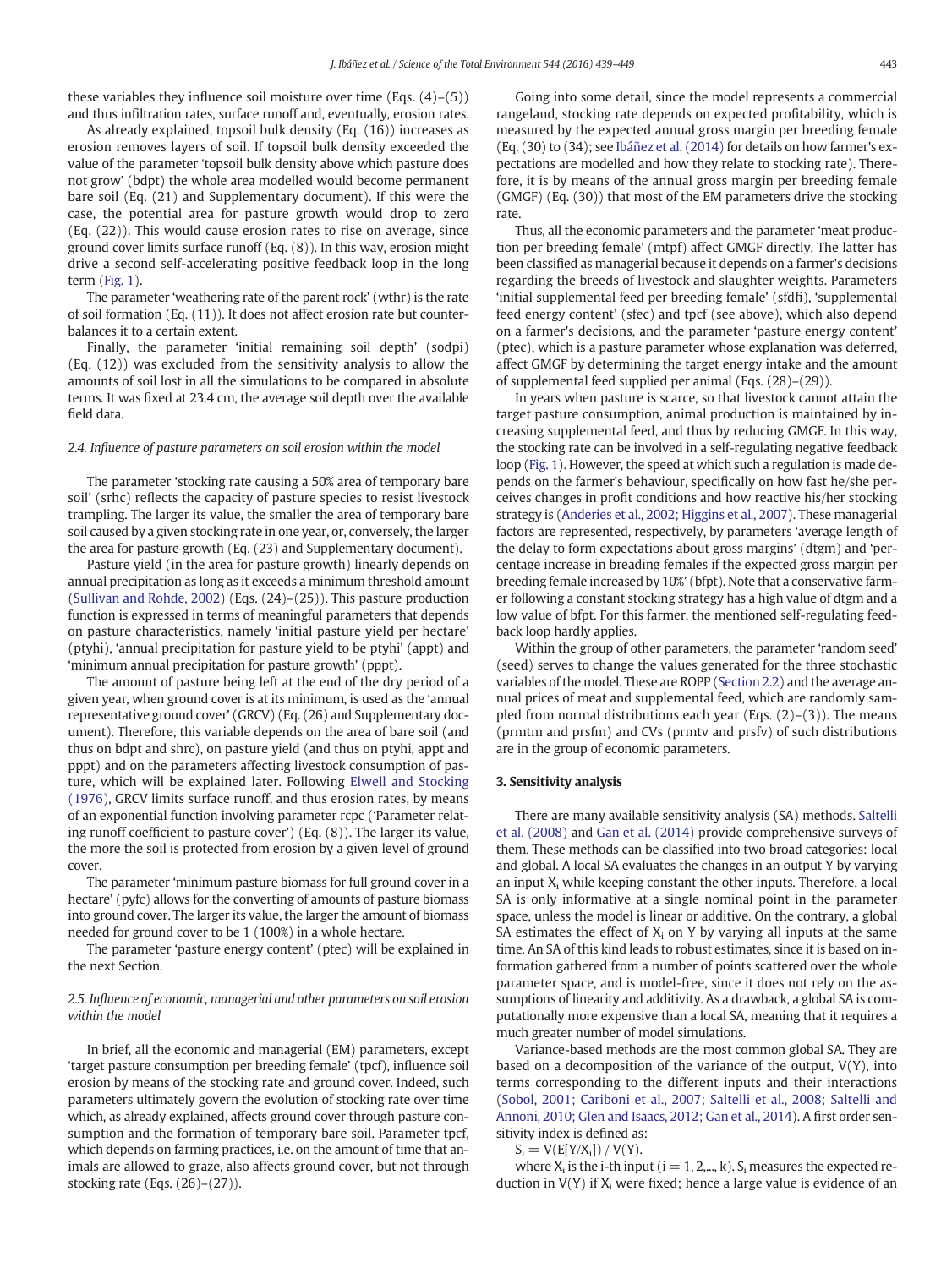important input. First order sensitivity indices are the appropriate measures when the aim of an SA is factor prioritization, as it is in this case..

The contributions to V(Y) of the interactions between factors are captured by higher-order sensitivity indices. However, the number of interactions increases exponentially with the number of factors so, when this is large, only the first order sensitivity indices are usually estimated. For example, in the present case where  $k = 34$  ([Table 1](#page-1-0)), only the second order effects amount to 1122.

The total sensitivity index is defined as:

 $S_{Ti} = E(V[Y/X_{-i}]) / V(Y).$ 

where  $X_{-i}$  denotes all factors except  $X_i$ .  $S_{Ti}$  measures the expected portion of  $V(Y)$  that would remain if all factors but  $X_i$  were fixed. Thus, the total sensitivity index measures the total contribution to V(Y) due to X<sub>i</sub>, including its first-order effect plus all higher-order effects due to interactions. Hence a very small value of  $S<sub>Ti</sub>$  is evidence of a non-influential factor that could be fixed at any value within its range of variation without influencing the output Y. Total sensitivity indices are the appropriate measures when the aim of an SA is factor fixing or model simplification.

Due to their computational cost, variance-based methods may be unfeasible for models with many parameters or taking a long time to run. The model used in this study only takes 2–3 s per run but 34 parameters is a rather large number to perform a variance-based method. For example, [Cariboni et al. \(2007\)](#page-9-0) and [Saltelli et al. \(2008\)](#page-9-0) advise that k should be less than 20. Therefore, a preliminary parameter screening was carried out with the aim of detecting non-influential factors that could be omitted from a variance-based analysis. The Elementary Effect (EE) method [\(Morris, 1991](#page-9-0)) was followed for this initial screening. This method is effective in cases where the number of parameters moderately exceeds that allowing the use of a variance-based technique [\(Campolongo et al., 2007; Cariboni et al., 2007; Saltelli et al., 2008\)](#page-9-0).

Suppose initially that all inputs  $X_i$  ( $i = 1,...,k$ ) are uniformly distributed over [0, 1]. This range of variation is discretised in p levels so that each  $X_i$  can only take values from {0,  $1/(p-1)$ ,  $2/(p-1)$ ,..., 1}. The elementary effect of  $X_i$  on output Y is defined as:.

 $EE_i = Y(X_1, ..., X_i + \delta, ..., X_k) - Y(X_1, ..., X_i, ..., X_k) / \delta.$ 

where  $\delta$  is a predetermined multiple of  $1/(p - 1)$ , normally  $p/2(p - 1)$ 1) if p is even. In brief, Morris's method exploits a total of  $r(k + 1)$  simulations to obtain a sample of r values of every EE; and then calculate its sample mean  $\mu_i$  and standard deviation  $\sigma_i$ . The former evaluates the overall influence of  $X_i$  on Y and the latter, the extent to which  $X_i$  is involved in interactions and/or has non-linear effects. [Campolongo et al.](#page-9-0)  $(2007)$  explain that  $\mu_i$  is vulnerable to Type II errors, i.e. failing to detect an influential factor, and they propose replacing it with the sample mean of the absolute values of  $EE_i$ , called  $\mu_i^*$ , which solves the problem. In addition, these authors show that  $\mu_i^*$  is a good proxy for the total sensitivity index  $S_{Ti}$ . For this reason,  $\mu_i^*$  was used to detect non-influential parameters in the model..

The sampling of the r values of  $EE_i$  requires generating r random starting points in the input space  $\omega$  (a k-dimensional p-level grid), and then deriving r trajectories from them. The details can be seen in [Morris \(1991\)](#page-9-0). This author proposes obtaining each starting point by simple random sampling. In this study, Latin Hypercube Sampling (LHS) was preferred since it allows the sample points to be spread more evenly over ω. [Campolongo et al. \(2007\)](#page-9-0) propose a sampling method that also ensures a good scanning of  $\omega$ , but it requires many computations. Moreover, these authors show the advantage of their method over random sampling but not over LHS.

Although no theoretical assumption of independence between factors is made in the EE method, sampling independently the r points in ω when the factors are not independent, i.e. without taking into account their joint distribution, leads to the calculation of some elementary effects at points that are unlikely in reality. However, this does not seem to be a major problem if the method is exclusively aimed at detecting non-influential factors, as it is in this study. Indeed, a factor is noninfluential if it proves to be so after evaluating likely and unlikely points in  $\omega$ . Therefore, the question of the independence between factors was neglected in the preliminary screening.

The output Y in this analysis was the remaining soil depth after a lapse of 90 years, hereafter SODP<sub>90</sub>. Also, p equalled 4, as recommended by [Saltelli et al. \(2008\),](#page-9-0) and r equalled 50, which is the maximum of its typical range ([Campolongo et al., 2007\)](#page-9-0). The parameter scen was excluded. Estimating the sensitivity of soil erosion to possible future climate scenarios is one of the concerns of this work so scen would never be omitted from the variance-based procedure. Instead, the EE method was applied to each climate scenario so 15,300 simulations were run in total (1700 simulations per value of scen).

Parameter values were assumed to be uniformly distributed over their ranges of variation. Thus, any value initially sampled within [0, 1],  $X_{i[0,1]}$ , was transformed into a value of the factor  $X_i$ , with range of variation  $[m_i, M_i]$ , by making:

 $X_i = m_i + (M_i - m_i) \times X_{i[0,1]}$ .

Ranges of variation, which are shown in [Table 1](#page-1-0), reflect the uncertainty about the factors existing in the study area (see the Supplementary document for details).

[Table 4](#page-6-0) shows the results of the application of the EE method. Initially, the criterion for omitting a parameter from the variance-based procedure was it having an average value of  $\mu_i^*$  (last column) less than 1% of the largest one, which was 2.5271 (parameter tseri). However, it was decided to retain parameter srhc (stocking rate causing a 50% area of temporary bare soil) because its average value of  $\mu_i^*$  (0.0241) was very close to the limit. The seven omitted parameters (in bold in [Table 4](#page-6-0)) were fixed at the values used in the original model (see [Ibáñez et al., 2014,](#page-9-0) for the sources of data).

27 parameters remained, which is still a rather large number for a variance-based method, in accordance with [Cariboni et al. \(2007\)](#page-9-0) and [Saltelli et al. \(2008\)](#page-9-0). The next step in the SA was to check whether this reduced set of parameters included correlated factors. When this is the case, the estimation of sensitivity indices requires the following of special procedures ([Saltelli and Tarantola, 2002; Jacques et al., 2006;](#page-9-0) [Saltelli et al., 2008; Da Veiga et al., 2009\)](#page-9-0).

Although the necessary data to quantify correlations was lacking, it is likely that there are only two groups of correlated factors in the set of 27 parameters. The first one includes the six parameters related to soil water storage capacity and the pasture production function (tspoi, fcvo, wpvo, appt, pppt and ptyhi). The existence of correlations within this group has been widely reported (e.g. [Greenwood and McKenzie,](#page-9-0) [2001; Whalley et al., 2008; Glab, 2013](#page-9-0)). The second group includes the two parameters characterising the farmer's responsiveness when facing economic changes (dtgm and bfpt) [\(Section 2.5](#page-4-0)). Although we do not know of any study addressing this issue, it can be assumed that these parameters would be negatively correlated in both conservative and responsive farmers.

Given that the correlated factors of the model could be split into uncorrelated groups of factors, it was possible to follow the simple procedure proposed by [Jacques et al. \(2006\)](#page-9-0) that consists in estimating combined sensitivity indices for these groups, thereby neglecting the estimation of the impact of every single factor within them. For this purpose, two multidimensional factors were defined: the soil-waterstorage-capacity-pasture-production factor (wspt), which condenses the first group of parameters, and the farmer-behaviour factor (frbh), which condenses the second one. As a result, there remained  $k = 21$  factors (19 one-dimensional and 2 multidimensional) that could be considered uncorrelated.

[Glen and Isaacs \(2012\)](#page-9-0) compare 12 pairs of estimators of  $S_i$  and  $S_{Ti}$ for accuracy and precision using the G function ([Sobol, 2001](#page-9-0)) as a model. Half of the estimators require  $N(k + 2)$  model simulations and the other half require  $N(2 k + 2)$ , where N is the sample size. The pair of estimators labelled as  $B_3$  by these authors was used to estimate  $S_i$ and  $S_{Ti}$  in this study. Such pair of estimators is one of the two pairs that reached the best performance among those requiring  $N(k + 2)$ model simulations. See [Glen and Isaacs \(2012\)](#page-9-0) for details. Output Y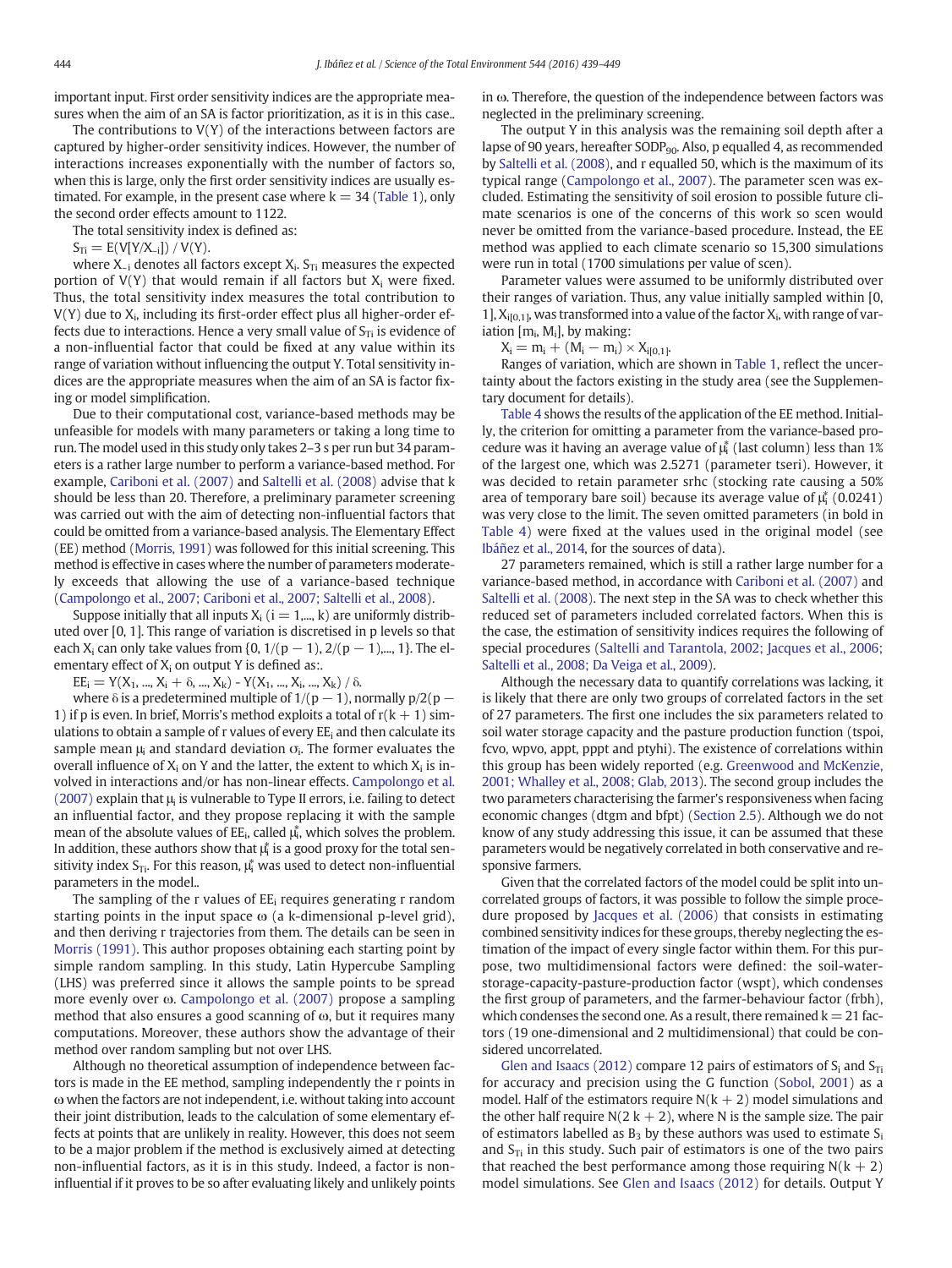<span id="page-6-0"></span>

**Table 4**<br>µ<sup>\*</sup> values obtained in the Elementary Effects method for each value of the parameter scen (climate scenario). In bold, the 7 parameters omitted from the variance-based procedure.

| scen  | $\mathbf{0}$ | 1      | 2      | 3      | 4      | 5      | 6      | $\overline{7}$ | 8      | Mean   |
|-------|--------------|--------|--------|--------|--------|--------|--------|----------------|--------|--------|
| seed  | 0.0789       | 0.0412 | 0.0647 | 0.0222 | 0.026  | 0.0367 | 0.0505 | 0.0513         | 0.028  | 0.0444 |
| roppm | 0.7231       | 0.5514 | 0.6514 | 0.3597 | 0.4554 | 0.6141 | 0.6864 | 0.3254         | 0.4566 | 0.5359 |
| roppv | 1.0006       | 0.9075 | 0.7559 | 0.5997 | 0.6504 | 0.8354 | 0.8528 | 0.3976         | 0.5025 | 0.7225 |
| bdpt  | 0.0507       | 0.0192 | 0.0029 | 0.0021 | 0.0064 | 0.0013 | 0.0031 | 0.001          | 0.0025 | 0.0099 |
| fcvo  | 0.0595       | 0.0306 | 0.032  | 0.0509 | 0.0554 | 0.0043 | 0.0069 | 0.0052         | 0.0062 | 0.0279 |
| sdhp  | 0.3022       | 0.1356 | 0.1426 | 0.1162 | 0.135  | 0.0644 | 0.0674 | 0.0329         | 0.039  | 0.115  |
| tseri | 4.2248       | 2.9496 | 3.3461 | 2.6285 | 2.6304 | 2.2256 | 2.4087 | 1.0941         | 1.2358 | 2.5271 |
| tspoi | 0.3007       | 0.2479 | 0.2659 | 0.229  | 0.2344 | 0.0705 | 0.068  | 0.0441         | 0.0564 | 0.1685 |
| wpvo  | 0.0578       | 0.0412 | 0.0382 | 0.0331 | 0.0425 | 0.0102 | 0.0127 | 0.0107         | 0.0087 | 0.0283 |
| wthr  | 0.3714       | 0.3684 | 0.3629 | 0.3595 | 0.3625 | 0.3673 | 0.3674 | 0.3583         | 0.366  | 0.3649 |
| appt  | 1.2235       | 0.504  | 0.9551 | 0.8542 | 0.4561 | 0.5465 | 0.5764 | 0.2687         | 0.2458 | 0.6256 |
| pppt  | 1.257        | 1.395  | 0.9622 | 0.8536 | 0.8015 | 1.7956 | 1.7838 | 0.8891         | 0.6055 | 1.1493 |
| ptec  | 0.0028       | 0.0014 | 0.0011 | 0.0035 | 0.0095 | 0.001  | 0.0005 | 0.003          | 0.0022 | 0.0028 |
| ptyhi | 1.7288       | 0.4279 | 0.9052 | 0.5638 | 0.7168 | 1.0875 | 0.5865 | 0.4827         | 0.4377 | 0.7708 |
| pyfc  | 0.1397       | 0.0629 | 0.0337 | 0.049  | 0.0372 | 0.0833 | 0.1137 | 0.0352         | 0.0593 | 0.0682 |
| rcpc  | 0.6296       | 0.1403 | 0.1328 | 0.1492 | 0.1184 | 0.1877 | 0.1464 | 0.0875         | 0.0632 | 0.1839 |
| srhc  | 0.0676       | 0.0176 | 0.0249 | 0.0336 | 0.0235 | 0.0253 | 0.0098 | 0.0037         | 0.0109 | 0.0241 |
| bdfmi | 0.7715       | 0.2729 | 0.1706 | 0.2231 | 0.2219 | 0.1152 | 0.153  | 0.0788         | 0.155  | 0.2402 |
| bfpt  | 0.0835       | 0.0445 | 0.0248 | 0.0566 | 0.0658 | 0.0325 | 0.0192 | 0.0136         | 0.0103 | 0.039  |
| bfsr  | 0.006        | 0.0013 | 0.008  | 0.0032 | 0.0118 | 0.0118 | 0.0329 | 0.0034         | 0.0023 | 0.009  |
| dtgm  | 0.1846       | 0.1322 | 0.0625 | 0.0141 | 0.0457 | 0.0733 | 0.0564 | 0.0678         | 0.0422 | 0.0754 |
| mtpf  | 0.5902       | 0.2833 | 0.1479 | 0.3409 | 0.1538 | 0.2718 | 0.2174 | 0.086          | 0.1405 | 0.248  |
| rgmf  | 0.1012       | 0.0437 | 0.1125 | 0.1258 | 0.127  | 0.1562 | 0.0523 | 0.043          | 0.0419 | 0.0893 |
| sfdfi | 0.0751       | 0.0851 | 0.0629 | 0.132  | 0.066  | 0.1332 | 0.0785 | 0.0187         | 0.0841 | 0.0817 |
| sfec  | 0.0772       | 0.0021 | 0.0073 | 0.0601 | 0.0027 | 0.0068 | 0.0364 | 0.009          | 0.0011 | 0.0225 |
| tpcf  | 0.1086       | 0.1031 | 0.1742 | 0.0365 | 0.0594 | 0.0443 | 0.0388 | 0.1223         | 0.05   | 0.0819 |
| ocos  | 0.854        | 0.5212 | 0.4831 | 0.3964 | 0.4019 | 0.3298 | 0.3757 | 0.211          | 0.1781 | 0.4168 |
| prmtm | 0.0884       | 0.0136 | 0.0424 | 0.0598 | 0.0379 | 0.0603 | 0.0927 | 0.0598         | 0.0231 | 0.0531 |
| prmtv | 0.0126       | 0.0086 | 0.0013 | 0.0015 | 0.0051 | 0.0022 | 0.0031 | 0.0027         | 0.0131 | 0.0056 |
| prsfm | 0.0104       | 0.0214 | 0.0055 | 0.0109 | 0.0801 | 0.0213 | 0.0243 | 0.0121         | 0.0098 | 0.0217 |
| prsfy | 0.0003       | 0.004  | 0.0036 | 0.0034 | 0.007  | 0.0006 | 0.0283 | 0.0172         | 0.0003 | 0.0072 |

again was the variable SODP $_{90}$ . LHS was applied and N was fixed at 10,000, hence a total of 230,000 simulations were run. The estimates of  $S_i$  and  $S_{Ti}$  can be seen in Table 5 along with other statistics (see below).

#### 4. The three leading parameters affecting sheet erosion in dehesas

The boxplot of the  $230,000$  values of  $SODP_{90}$  obtained for the variance-based SA (VBSA) can be seen at the rightmost part of Fig. 2.

#### Table 5

Results of the variance-based sensitivity analysis.  $S_i$  and  $S_{Ti}$  = Estimates; SBCI = Size of the 95% CI; LCBD =95% Lower confidence bound of the difference between couples of consecutive indices; LCBI = 95% Lower confidence bound of  $ST_i$ . All CIs were calculated with the bootstrap percentile method (1000 resamples).

|       | $S_i$ [SBCI]     | <b>LCBD</b> |       | $S_{Ti}$ [SBCI] | LCBI     | <b>LCBD</b> |
|-------|------------------|-------------|-------|-----------------|----------|-------------|
| tseri | 0.248 [0.033]    | 0.006       | wspt  | 0.391 [0.059]   | 0.361    | $-0.003$    |
| wspt  | $0.217$ [0.039]  | $-0.023$    | scen  | $0.361$ [0.061] | 0.329    | $-0.020$    |
| scen  | $0.214$ [0.036]  | 0.169       | tseri | 0.347 [0.078]   | 0.307    | 0.231       |
| ocos  | $0.024$ [0.018]  | $-0.008$    | ocos  | 0.089 [0.095]   | 0.041    | 0.031       |
| roppv | $0.021$ [0.012]  | 0.004       | roppv | 0.041 [0.098]   | $-0.008$ | $-0.006$    |
| roppm | 0.011 [0.009]    | 0.000       | mtpf  | 0.034 [0.098]   | $-0.015$ | $-0.006$    |
| wthr  | $0.006$ [0.005]  | $-0.005$    | bdfmi | 0.028 [0.094]   | $-0.020$ | $-0.010$    |
| mtpf  | $0.005$ [0.010]  | $-0.007$    | roppm | 0.026 [0.097]   | $-0.023$ | $-0.004$    |
| bdfmi | 0.005 [0.011]    | $-0.005$    | subh  | 0.021 [0.097]   | $-0.028$ | 0.002       |
| subh  | 0.004 [0.008]    | $-0.004$    | sfdfi | 0.011 [0.098]   | $-0.038$ | $-0.004$    |
| rcpc  | $0.003$ [0.005]  | $-0.003$    | tpcf  | 0.009 [0.098]   | $-0.041$ | $-0.005$    |
| sfdfi | $0.002$ [0.006]  | $-0.004$    | rgmf  | 0.008 [0.097]   | $-0.040$ | $-0.004$    |
| rgmf  | $0.002$ [0.006]  | $-0.004$    | rcpc  | $0.007$ [0.099] | $-0.043$ | $-0.004$    |
| tpcf  | $0.001$ [0.005]  | $-0.003$    | frbh  | 0.007 [0.097]   | $-0.042$ | $-0.004$    |
| frbh  | $0.001$ [0.005]  | $-0.003$    | wthr  | 0.007 [0.099]   | $-0.043$ | $-0.002$    |
| pyfc  | 0.001 [0.003]    | $-0.002$    | prmtm | $0.005$ [0.097] | $-0.044$ | 0.000       |
| prmtm | $0.001$ [0.005]  | $-0.002$    | sinf  | 0.002 [0.098]   | $-0.047$ | $-0.002$    |
| sinf  | $0.000$ [0.003]  | $-0.001$    | pyfc  | $0.002$ [0.098] | $-0.048$ | $-0.002$    |
| srhc  | $0.000$ [0.002]  | $-0.001$    | sdhp  | $0.002$ [0.097] | $-0.048$ | $-0.001$    |
| seed  | $-0.001$ [0.002] | $-0.001$    | seed  | 0.001 [0.097]   | $-0.049$ | $-0.002$    |
| sdhp  | $-0.001$ [0.003] |             | srhc  | 0.001 [0.097]   | $-0.048$ | $-0.003$    |
|       |                  |             |       |                 |          |             |

Given that the initial soil depth was the same in all simulations (23.4 cm), we will alternatively refer to the accumulated loss of soil over 90 years (in cm), namely  $ACLS_{90} = 23.4 - SODP_{90}$ . Thus,  $ACLS_{90}$ ranged between −0.38 cm (a 1.6% gain of soil depth) and 9.93 cm (a 42.4% loss) over the VBSA simulations. The median was 1.23 cm (a 5.26% loss) and the sample mean 1.52 cm (a  $6.5\%$  loss). Hence ACLS<sub>90</sub> showed a right-skewed distribution (and  $SODP_{90}$  a left-skewed one). It is noted that soil horizon A, the most productive one, has an average depth of 10 cm in the available field data.

As already explained, the purpose of the VBSA was decomposing the variance of  $SODP_{90}$  or  $ACLS_{90}$  (which is the same) into terms corresponding to the different factors and their interactions. The estimates of  $S_i$  (Table 5) show that only three factors account for  $68\%$  of such a variance. They are topsoil erodibility (tseri; 24.8%), the multidimensional



Fig. 2. Boxplot of the remaining soil depth after 90 years (SODP $_{90}$ ) vs. climate scenario (scen) resulting from the 230,000 simulations of the variance-based SA. The boxplot at the rightmost part of the figure corresponds to the marginal distribution of SODP<sub>90</sub>. The initial soil depth was 23.4 cm in all simulations.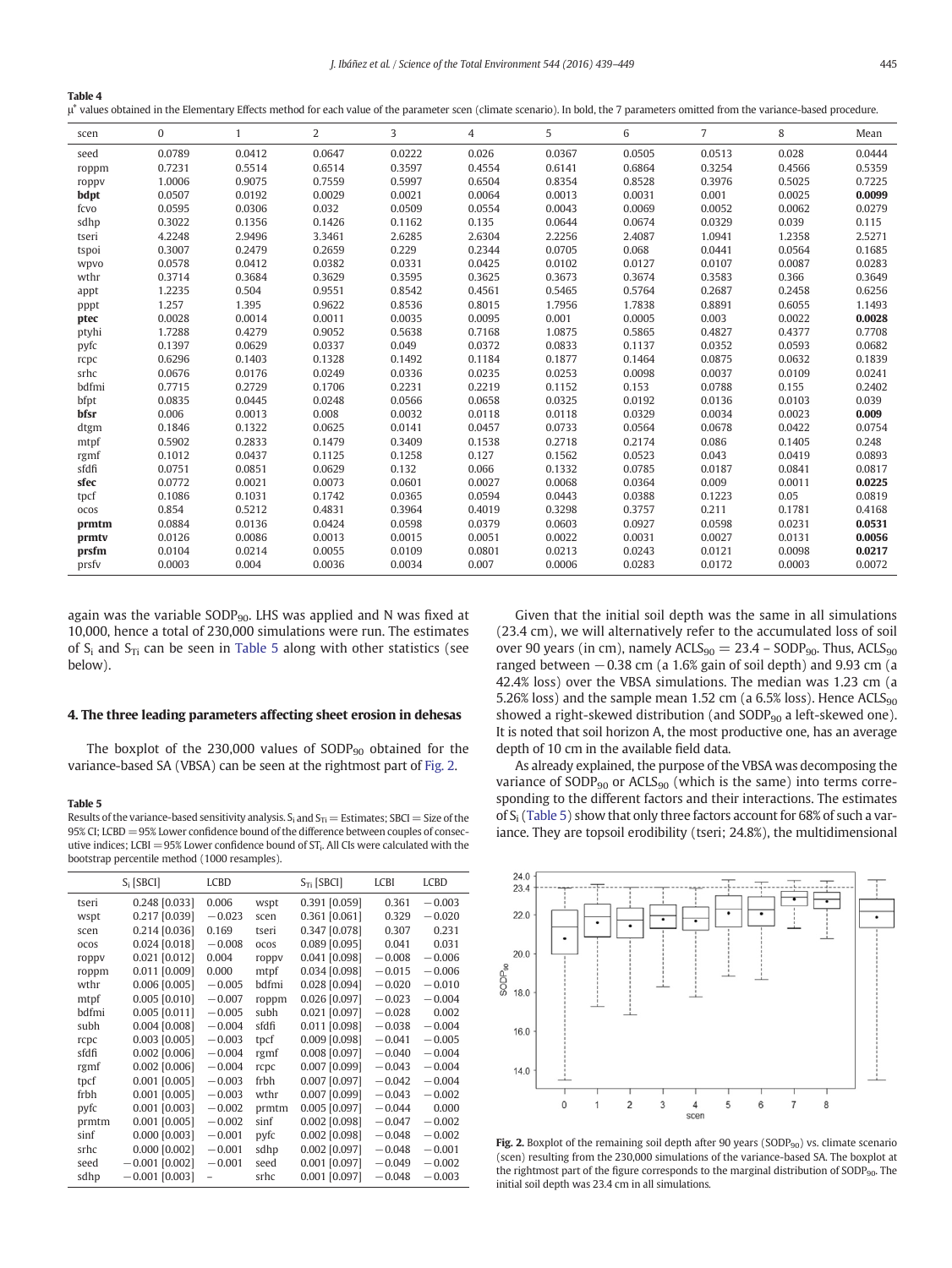<span id="page-7-0"></span>soil-water-storage-capacity-pasture-production factor (wspt; 21.7%) and climate scenario (scen; 21.4%). The percentage of the fourth parameter in order of importance decreases substantially (ocos;  $2.4\%$ ). If  $S_{Ti}$ values are considered, the same group of three leading parameters is prominent, though they seem to be arranged differently. Also, it turns out that  $S_{Ti} > S_i$  in all cases, so factors are involved in interactions. This was expected, since the model is nonlinear and nonadditive.

The bootstrap percentile method (1000 resamples) (e.g. [Hersterberg](#page-9-0) [et al., 2003\)](#page-9-0) was used to estimate CIs for the sensitivity indices and to check whether their places in the rankings were statistically significant. [Table 5](#page-6-0) shows the sizes of such intervals in brackets. They were less than 18% of the respective estimates of  $S_i$ , and less than 23% of those of  $S_{Ti}$ , for the three leading parameters.

The 95% lower confidence bounds of the differences between couples of consecutive indices (LCBD) were also obtained, again using the bootstrap percentile method; they can be seen in [Table 5](#page-6-0). These statistics allow for checking in which cases the place of a factor in a ranking is statistically significant. For example, the first place of tseri in the  $S_i$ ranking is statistically significant because the corresponding LCBD value (CI of the difference between the  $S_i$  values of tseri and wspt) is positive (0.006). However, the positions of wspt and scen in the same ranking remain uncertain since the corresponding LCBD value is negative  $(-0.023)$ . Thus, now it can be seen that despite the three leading parameters are sorted differently in both rankings, their relative positions are uncertain in most cases. Nevertheless, the top position of the whole group of leading parameters is statistically significant in both rankings.

Finally, [Table 5](#page-6-0) includes the 95% lower confidence bounds of all the  $S_{Ti}$  values (LCBI). They are positive only for wspt, scen, tseri and ocos, meaning that only for these factors the hypothesis of no influence on  $SODP_{90}$  or  $ACLS_{90}$  is rejected. However, the significance of ocos, whose LCBI value is only 0.04, is much less than those of the other three parameters, whose LCBI values are 0.36, 0.33 and 0.31, respectively.

Although the values of the sensitivity indices of the leading parameters are relatively similar, the uncertainty about soil erosion added by each of them is different. Topsoil erodibility (tseri) and soil water storage capacity (one of the components of wspt) can be relatively well known, so the uncertainty added by them can be reduced considerably in practice. In turn, the uncertainty about the pasture production function (the other component of wspt) is chiefly due to that of climate change. Indeed, if this change was not expected, the pasture production function might be taken as fixed and could be relatively well known (at least for the next 90 years). However, climate change affects the pasture production function. For example, increases in atmospheric carbon dioxide concentrations cause changes in plant production and transpiration rates [\(Rosenzweig and Hillel, 1998](#page-9-0)). Hence, climate change is the main source of uncertainty about soil erosion in dehesas.

The sample means of  $SODP_{90}$  obtained for the climate scenarios in the VBSA simulations are marked with points in the boxplots shown in [Fig. 2](#page-6-0). It can be seen that all sample means corresponding to the climate-change scenarios (scen  $\neq$  0) were greater than that corresponding to the no-change scenario (scen  $=$  0). Besides, all differences of means in relation to the latter were statistically significant (p-values  $\langle 2.2 \times 10^{-16}$ ; Welch's t-tests).

The sample means of  $SODP_{90}$  under the nine climate scenarios were regressed against each of the variables included in [Table 3](#page-3-0), using only one explanatory variable per regression to safeguard degrees of freedom. The best fit ( $R^2 = 0.86$ ) was achieved when the regressor was '95th percentile of daily precipitation'. Its regression coefficient was negative, as expected (p-value  $= 0.0003$ ). Therefore, the frequency of days of extreme rainfall would be the best explanatory variable of the changes in sheet erosion caused by the climate scenarios. This result agrees with those found in other related studies that utilised models specifically intended to assess the direct impacts of changes in rainfall and temperature on erosion [\(Pruski and Nearing, 2002a; Pruski and](#page-9-0) [Nearing, 2002b; Nearing et al., 2004; Garbrecht et al., 2014](#page-9-0)). When using 'average daily  $ET_0$ ' as regressor, only a slightly worse fit was achieved ( $R^2 = 0.84$ ). The coefficient was positive in this case (pvalue  $= 0.0005$ ), again as expected. This indicates that the rise in  $ET_0$ predicted by climate-change scenarios also had an important influence on the reductions in soil erosion they led to.

[Fig. 2](#page-6-0) reveals that the sample variances of  $SODP_{90}$  under the climatechange scenarios were less than its sample variance under the nochange scenario. All differences in relation to the last one were statistically significant (p-values < $2.2 \times 10^{-16}$ ; Brown-Forsythe test). Therefore, the climate change scenarios analysed in this study seem to reduce uncertainty about sheet erosion in the study area.

#### 5. The influence of economic and managerial factors on soil erosion

All the EM factors showed little influence on the variance of  $SODP_{90}$ or  $ACLS_{90}$ . The same result was obtained for the two factors related to the capacity of rain to cause runoff (ROPP).

As already mentioned, the EM factors influence soil erosion by way of stocking rate and ground cover. However, given that neither of these variables can be negative, the influence of the EM factors on erosion was restricted in this study, so their sensitivity indices turned out to be low.

Note that, in this case, the total sensitivity index  $S_{Ti}$  of a factor  $X_i$ measures how large  $E(V[SODP_{90}/X_{-i}])$  is in relation to  $V(SODP_{90})$ , where/ $X_{-i}$  denotes "when all factors are fixed except  $X_i$ ". Suppose that  $X_i$  is an EM factor and that, among all the other factors being fixed, some of them (normally other EM factors) take values resulting in a soil that is permanently denuded of pasture regardless of the value of  $X_i$ . For example, suppose that  $X_i$  is the price of meat and that the fixed factors include high subsidies that make it profitable to rear large livestock numbers that denude soil of pasture even when the price of meat stays at the lower limit of its range of variation. In cases like this,  $SODP_{90}$  will be relatively small (accumulated soil loss will be large) and will not vary between simulations in which only the value of  $X_i$  is changed, because in all of them soil is permanently bare regardless of  $X_i$  (and ground cover cannot be negative). Hence,  $V[SODP_{90}/X_{-i}]$  will equal zero (the variance refers to the range of variation of  $X_i$ ). An instance of this kind of situation is illustrated by curve C1 in Fig. 3.

Other combinations of values of the fixed factors might result in a soil that is bare only if  $X_i$  is within a certain subset of its range of variation. Here, SODP $_{90}$  will not vary between simulations in which  $X_i$  takes values within that subset while the rest of parameters are held constant; hence  $V[SODP<sub>90</sub>/X<sub>~i</sub>]$  will be rather reduced.

Similarly, there might be cases in which some EM factors other than Xi are fixed at values which make it unprofitable to rear livestock, regardless of the value of  $X_i$ . For example,  $X_i$  might be the price of meat and the fixed factors might include very high costs per breading female



Fig. 3. Three instances of the influence of an economic or managerial factor  $(X_i)$  on the remaining soil depth after 90 years (SODP<sub>90</sub>) when all factors except  $X_i$  are fixed (X<sub>-i</sub>).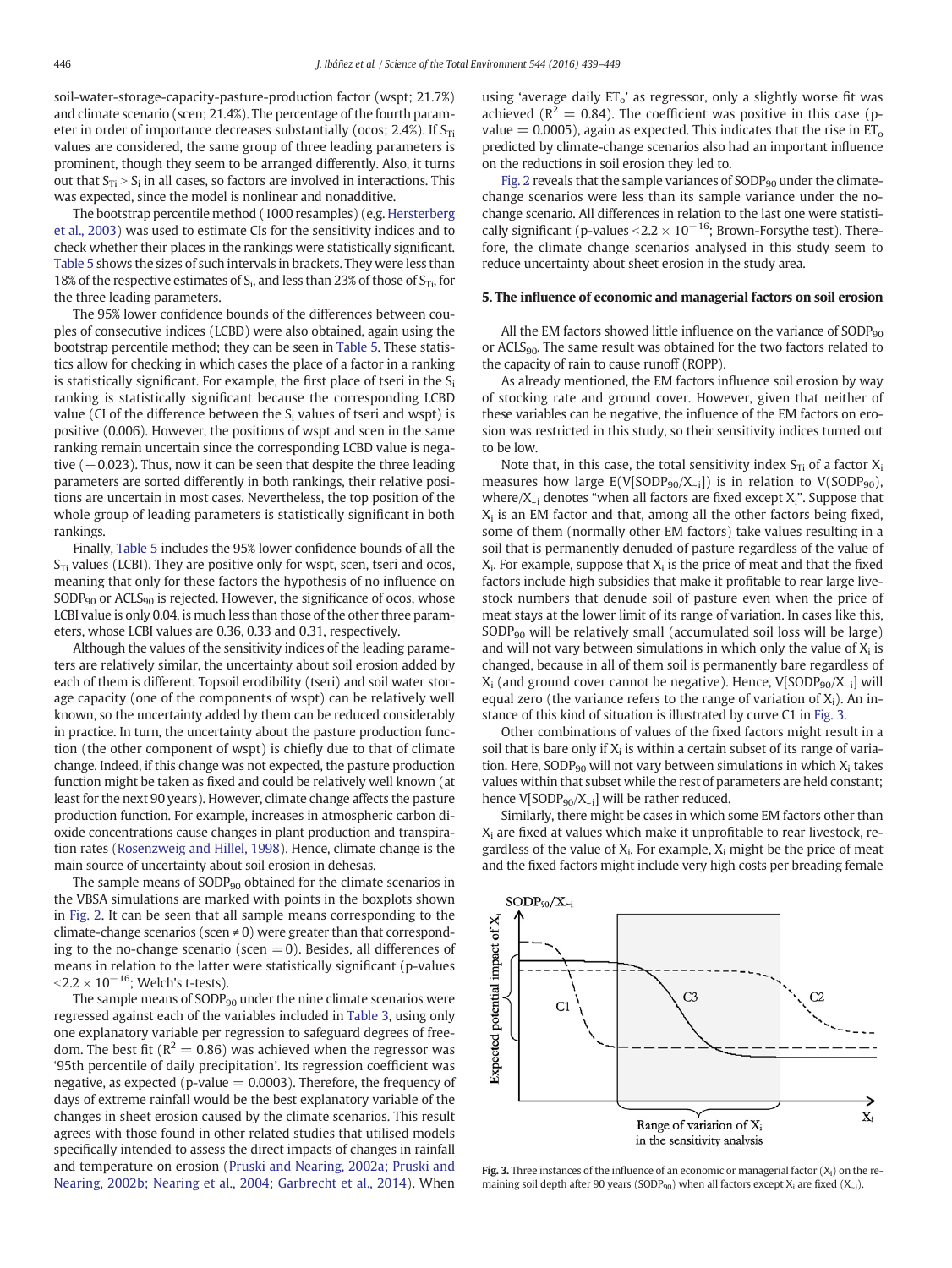making the livestock business unprofitable even when the price stays at the upper limit of its range of variation. In cases like this, the stocking rate will be null regardless of the value of  $X_i$  (it cannot be negative), so SODP $_{90}$  will be relatively large and will not vary between simulations in which only  $X_i$  is changed, thereby equalling  $V[SODP_{90}/X_{\sim i}]$  to zero. Curve C2 in [Fig. 3](#page-7-0) is not far from representing an example of this kind of situation. Other combinations of the fixed EM factors might result in no stocking rate only if  $X_i$  is within a subset of its range of variation. In these cases,  $V[SODP_{90}/X_{-i}]$  will be reduced to some degree. Curve C2 in [Fig. 3](#page-7-0) is indeed an instance of this situation.

Finally, for some combinations of values of  $X_{-i}$ , an EM factor  $X_i$  might show, over the range of variation used in the VBSA, its potential influence on SODP<sub>90</sub>, i.e. the largest value of  $V[SODP_{90}/X_{-i}]$  for a given combination of values of  $X_{-i}$ . An example of this is curve C3 in [Fig. 3](#page-7-0).

Thus, for each EM factor  $X_i$ , the parameter space of  $X_{-i}$  in the VBSA might contain two regions for which V[SODP $_{90}$ /X<sub>~i</sub>] is either zero or somewhat reduced. Since  $S_{Ti}$  is directly proportional to the mean of V[SODP $_{90}$ /X<sub>~i</sub>] over such a parameter space, if at least one of those regions were large for an EM factor, the value of its total sensitivity index  $S_{Ti}$  would be significantly diminished. And, given that  $S_i \leq S_{Ti}$ , the value of its first order sensitivity index would also be diminished. One of those regions is due to the fact that ground cover cannot be negative no matter how unfavourable conditions may be for pasture. Let us call this restriction on the influence of the EM factors on erosion, the GC (ground-cover) restriction. The other region is due to the fact that stocking rate cannot be negative no matter how unprofitable the livestock business may be. Let us call this the SR (stocking-rate) restriction.

In order to assess the extent to which the GC and SR restrictions affected the estimation of the sensitivity indices of the EM factors in this study, the variable 'number of breeding females at the end of the VBSA simulations', hereafter BDFM<sub>90</sub>, was used. This was the best available proxy for the average stocking rate with which each simulation was run.

BDFM90 ranged between 0 and 16.28 AU·ha−<sup>1</sup> and showed a rightskewed distribution with a sample mean equal to 0.77 AU $\cdot$ ha $^{-1}$ . Thus, in 101,082 (44%) of the simulations BDFM<sub>90</sub> equalled 0 AU·ha<sup>-1</sup> while in only 8598 (3.74%) was it greater than 3 AU·ha<sup>-1</sup>. This fitted well with the available data on the number of breeding females per hectare, which ranged between 0.25 and 15.76 AU·ha−<sup>1</sup> (this last value was rejected as outlier when fixing the range of variation of bdfmi; [Table 1\)](#page-1-0). The sample mean of our observations (which did not include non-grazed enclosures) was 1.5, and that of BDF $M_{90}$ , once excluded the zero values, was 1.25.

The high frequency of zeros in BDF $M_{90}$  is not a surprising result for dehesas. A zero stocking rate at the end of one simulation indicates that the combination of (constant) values of the EM factors used in such a simulation resulted in permanent or very frequent negative gross margins. In reality, the EM factors may change over time so there is a specific combination of their average values each year. Therefore, the percentage of simulations that ended up without livestock in the VBSA estimates the probability of getting negative annual gross margins in the study area. This economic weakness of the livestock business in dehesas has been pointed out by numerous experts ([Pulido and](#page-10-0) [Picardo \(Coords.\), 2010\)](#page-10-0) and is well known by farmers. It is also illustrated by the fact that many farms in dehesas include enclosures that are never grazed and are usually used for forestry and hunting.

What is relevant here is that the high proportion of zeros in  $BDFM_{90}$ indicates that, in all likelihood, the SR restriction had a high incidence in the estimation of the sensitivity indices of the EM factors. The low proportion of high values of BDFM<sub>90</sub> would indicate that the incidence of the GC restriction was much lower, though this is somewhat less clear. Nevertheless, there is a valid reason for why the EM factors showed scant influence on sheet erosion in this study.

A restriction similar to the GC and SR ones affects the influence of the two factors related to ROPP on erosion (roppm and roppv; [Section 2.2](#page-2-0)). Indeed, if soil is saturated, runoff coefficient is one whatever the ROPP may be. And note that the modelled soil is a shallow soil which saturates easily. Besides, ROPP causes little changes in erosion rates when soil is well covered by pasture (e.g. in years without a drought). Thus, there also exist equally as good reasons to explain the low sensitivity indices shown by the factors related to ROPP.

It is important to note that the sensitivity indices estimated for the EM factors and factors related to ROPP are not deceptive. Nevertheless, they have to be interpreted adequately. Sensitivity indices give statistical accounts of the losses of soil resulting from simulating an ample range of possible variations on a simplified dehesa (given by different likely values of the endogenous factors) under a wide range of possible scenarios (given by different likely values of the exogenous factors). It turned out that the influence of the EM factors and factors related to ROPP was null or restricted in a large proportion of such simulations. Hence, the low values of the sensitivity indices of these factors indicate that it is unlikely to find them influencing soil erosion in the study area, not that such factors cannot affect soil erosion.

Indeed, the sensitivity indices of a factor do not necessarily assess its potential impact. This refers to the expected impact of the factor when it varies over its widest possible range of variation, which does not necessarily coincide with that used in the VBSA. Thus, in the present study, supposing that the effect of a factor  $X_i$  is monotonic, its potential impact could be estimated by the difference between the means of SODP $_{90}$  or ACLS<sub>90</sub> calculated at two very extreme possible values of  $X_i$  [\(Fig. 3](#page-7-0)). If such a difference of means is calculated at the two extremes of the range of variation used in the VBSA, and this is not the widest possible range, the result would not estimate the potential impact of the factor but would resemble the assessment provided by the sensitivity indices. For example, if there were a great proportion of situations like those illustrated by curve  $C_1$  in [Fig. 3](#page-7-0), the difference of means would be small, like the value of the sensitivity indices.

In this study, the ranges of variation of the EM factors reflected the uncertainty about them existing in the study area, but they did not encompass all their possible values. Hence, their potential impacts on sheet erosion could not be estimated on the basis of the VBSA simulations. However, the potential impact on sheet erosion of stocking rate, through which the EM factors affect soil erosion, could be estimated since the VBSA simulations included extreme values of it.

Thus, the sample mean of  $ACLS_{90}$  in those simulations where BDFM<sub>90</sub> equalled 0 AU·ha<sup>-1</sup> was 1.42 cm. And the same mean in those simulations where BDFM<sub>90</sub> was greater than 10 AU·ha<sup>-1</sup> was 3.09 cm. So the expected potential impact of livestock on  $ACLS_{90}$  is 1.67 cm. This impact is greater in absolute value than the impact evaluated for climate change. Indeed, the sample mean of  $ACLS_{90}$  under the climate-change scenarios was 1.38 cm, while the same mean under the no-change climate scenario was 2.62 cm. Hence the expected impact of climate change on ACLS<sub>90</sub> is  $-1.24$  cm. The greatest difference between the sample mean of  $ACLS_{90}$  under a climate-change scenario and that under the no-change scenario was  $-2.03$  cm (scen  $= 7$ ; [Fig. 2](#page-6-0)).

To sum up, if an initially non-grazed enclosure became grazed with a stocking rate greater than 10 AU $\cdot$ ha $^{-1}$ , a high impact on erosion is to be expected, even greater in absolute value than the expected impact of climate change, which has proved to be one of the most important factors in sheet erosion in dehesas. However, it is unlikely to find the combination of EM factors leading to the aforementioned increment of stocking rate in the study area, at least for the time being, while climate change is underway.

As a last remark, it must be said that the high importance showed by the soil-water-storage-capacity-pasture-production factor (wspt) in the VBSA was due to the fact that the stocking rate was low in many simulations. The importance of such a factor would not be that high if the stocking rate had ranged between higher limits, simply because the amount of pasture biomass would have been smaller, on average. To check this point, a VBSA was carried out on a simplified version of the model representing a perfectly constant stocking strategy. To accomplish this, the variable 'number of breeding females' (BDFM) was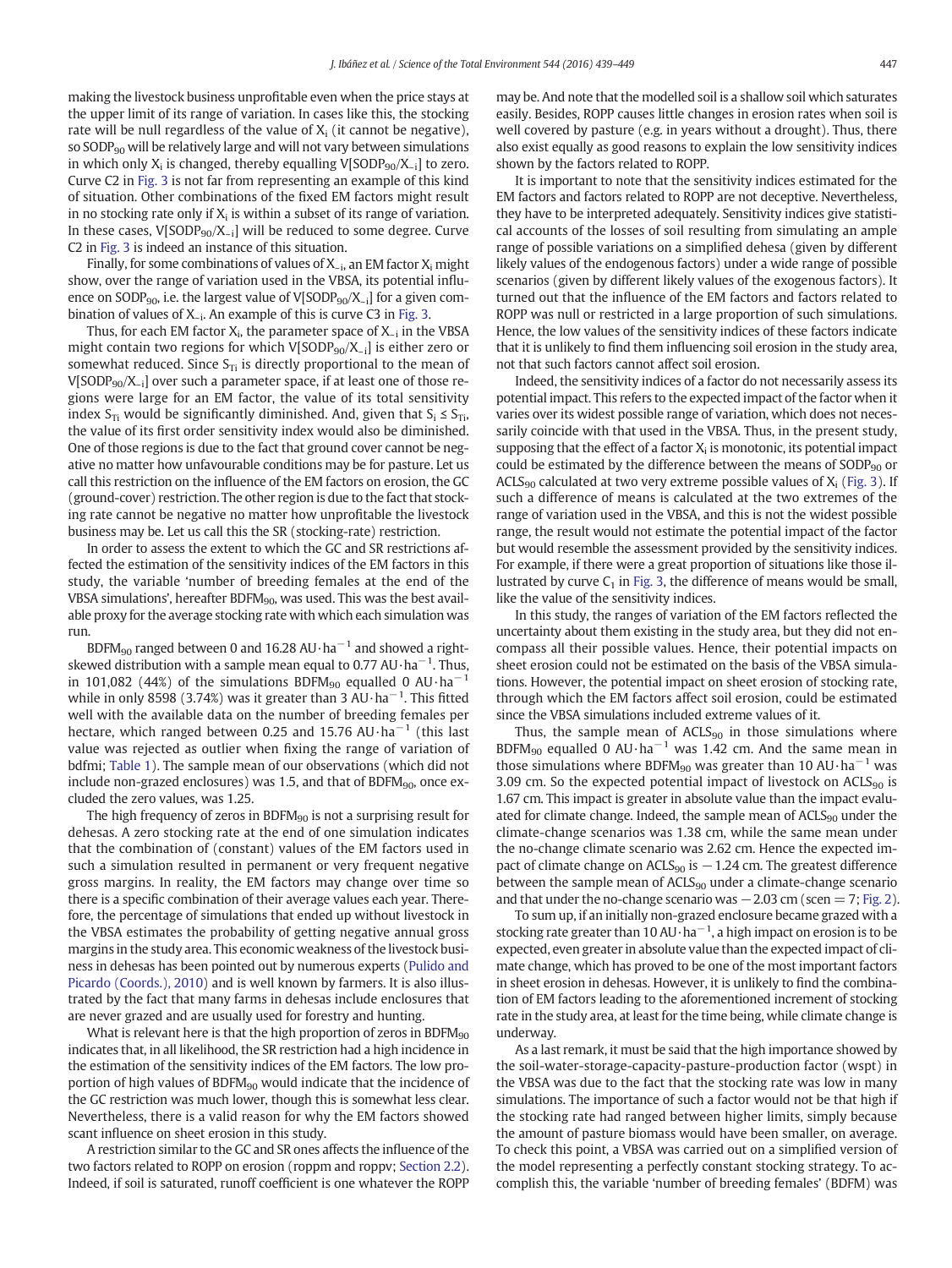<span id="page-9-0"></span>substituted for the parameter bdfmi, thereby detaching the stocking rate from any explanatory variable. This model contained 13 parameters, since most of the EM factors were removed, and the VBSA was based on 30,000 simulations ( $N = 2000$ ). The parameter bdfmi was assumed to be uniformly distributed in the range of 0.25 to 15.76.

In this VBSA, parameters scen ( $S_i = 0.39$ ) and tseri ( $S_i = 0.34$ ) remained at the top of the  $S_i$  ranking. The  $S_i$  value of the third parameter in order of importance (roppv) fell to 0.056. Parameter bdfmi showed scant relevance ( $S_i = 0.029$ ). In all likelihood, this was caused by the GC restriction since bdfmi was greater than 5 AU·ha<sup> $-1$ </sup> in 69% of the simulations and greater than 10 AU·ha<sup> $-1$ </sup> in 37% of them. As expected, the  $S_i$  value of wspt fell to 0.008. This ability of the stocking rate to reduce the (beneficial) influence of pasture in sheet erosion provides further evidence that the potential impact of livestock on erosion is high for dehesas.

#### 6. Conclusions

In this modelling study, topsoil erodibility, climate change and a combined factor related to soil water storage capacity and the pasture production function proved to be the most important factors affecting sheet erosion in dehesas. Economic and managerial factors demonstrated scant influence, but this simply means that it is unlikely to find them influencing soil erosion in the study area for the time being. The low profitability of the livestock business is maintaining stocking rates at low values in general, so therefore they are not affecting ground cover substantially. However, this study has shown that the potential impact of livestock, the means of influence of economic and managerial factors on soil erosion, is greater in absolute value than the impact of climate change. Therefore, concerns about the sustainability of dehesas should rise, if stocking rates were to rise in the future because of generalized changes in some economic or managerial factors.

#### Acknowledgements

This work was developed within the AMID research project (CGL2011-23361), financed by the Spanish Ministry of Economy and Competitiveness. This support is gratefully acknowledged. Also, thanks to the creators and developers of the R software, with which all the computations and statistical analyses of this study were performed.

#### Appendix A. Supplementary data

Supplementary data to this article can be found online at [http://dx.](http://dx.doi.org/10.1016/j.scitotenv.2015.11.128) [doi.org/10.1016/j.scitotenv.2015.11.128.](http://dx.doi.org/10.1016/j.scitotenv.2015.11.128)

#### References

- Anderies, J.M., Janssen, M.A., Walker, B.H., 2002. [Grazing management, resilience and the](http://refhub.elsevier.com/S0048-9697(15)31111-6/rf0005) dynamics of a fi[re-driven rangeland system. Ecosyst. 5, 23](http://refhub.elsevier.com/S0048-9697(15)31111-6/rf0005)–44.
- Aubault, H., Webb, N.P., Strong, C.L., McTainsh, G.H., Leys, J.F., Scanlan, J.C., 2015. [Grazing](http://refhub.elsevier.com/S0048-9697(15)31111-6/rf0010) [impacts on the susceptibility of rangelands to wind erosion: the effects of stocking](http://refhub.elsevier.com/S0048-9697(15)31111-6/rf0010) [rate, stocking strategy and land condition. Aeolian Res. 17, 89](http://refhub.elsevier.com/S0048-9697(15)31111-6/rf0010)–99.
- Band, L.E., 1985. [Field parameterization of an empirical sheetwash transport equation. Ca](http://refhub.elsevier.com/S0048-9697(15)31111-6/rf0015)[tena 12, 281](http://refhub.elsevier.com/S0048-9697(15)31111-6/rf0015)–290.
- Campolongo, F., Cariboni, J., Saltelli, A., 2007. [An effective screening design for sensitivity](http://refhub.elsevier.com/S0048-9697(15)31111-6/rf0020) [analysis of large models. Environ. Model. & Softw. 22, 1509](http://refhub.elsevier.com/S0048-9697(15)31111-6/rf0020)–1518.
- Cariboni, J., Gatelli, D., Liska, R., Saltelli, A., 2007. [The role of sensitivity analysis in ecolog](http://refhub.elsevier.com/S0048-9697(15)31111-6/rf0025)[ical modelling. Ecol. Model. 203, 167](http://refhub.elsevier.com/S0048-9697(15)31111-6/rf0025)–182.
- Da Veiga, S.D., Wahl, F., Gamboa, F., 2009. [Local polynomial estimation for sensitivity anal](http://refhub.elsevier.com/S0048-9697(15)31111-6/rf0030)[ysis on models with correlated inputs. Technometrics 51, 439](http://refhub.elsevier.com/S0048-9697(15)31111-6/rf0030)–451.
- Elwell, H.A., Stocking, M.A., 1976. [Vegetal cover to estimate soil erosion hazard in Rhode](http://refhub.elsevier.com/S0048-9697(15)31111-6/rf0035)[sia. Geoderma 15, 61](http://refhub.elsevier.com/S0048-9697(15)31111-6/rf0035)–70.
- Flanagan, D.C., Nearing, M.A., 1995. USDA [Water Erosion Prediction Project \(WEPP\)](http://refhub.elsevier.com/S0048-9697(15)31111-6/rf0040) Hillslope Profi[le and Watershed Model Documentation. National Soil Erosion Re](http://refhub.elsevier.com/S0048-9697(15)31111-6/rf0040)search Laboratory, USDA — [Agricultural Research Service, West Lafayette, IN., USA.](http://refhub.elsevier.com/S0048-9697(15)31111-6/rf0040)

Forrester, J.W., 1961. [Industrial Dynamics. The MIT Press, Cambridge Massachusetts.](http://refhub.elsevier.com/S0048-9697(15)31111-6/rf0045) Gan, Y., Duan, Q., Gong, W., Tong, C., Sun, Y., Chu, W., Ye, A., Miao, C., Di, Z., 2014. [The role](http://refhub.elsevier.com/S0048-9697(15)31111-6/rf0050) [of sensitivity analysis in ecological modelling. Environ. Model. & Softw. 51, 269](http://refhub.elsevier.com/S0048-9697(15)31111-6/rf0050)–285.

- Garbrecht, J.D., Nearing, M.A., Douglas Shields, Jr., F., Tomer, M.D., Sadler, E.J., Bonta, J.V., Baffaut, C., 2014. Impact of weather and climate scenarios on conservation assessment outcomes. J. Soil Water Conserv. 69, 374–392.
- Gea-Izquierdo, G., Cañellas, I., Montero, G., 2006. [Acorn production in Spanish holm oak](http://refhub.elsevier.com/S0048-9697(15)31111-6/rf0055) [woodlands. Investig. Agrar.-Sist. Recur. F. 15, 339](http://refhub.elsevier.com/S0048-9697(15)31111-6/rf0055)–354.
- Glab, T., 2013. [Impact of soil compaction on root development and yield of meadow](http://refhub.elsevier.com/S0048-9697(15)31111-6/rf0060)[grass. Int. Agrophysics 27, 7](http://refhub.elsevier.com/S0048-9697(15)31111-6/rf0060)–13.
- Glen, G., Isaacs, K., 2012. [Estimating Sobol sensitivity indices using correlations. Environ.](http://refhub.elsevier.com/S0048-9697(15)31111-6/rf0065) [Model. & Softw. 37, 157](http://refhub.elsevier.com/S0048-9697(15)31111-6/rf0065)–166.
- Greenwood, K.L., McKenzie, B.M., 2001. [Grazing effects on soil physical properties and the](http://refhub.elsevier.com/S0048-9697(15)31111-6/rf0070) [consequences for pastures: a review. Aust. J. Exp. Agric. 41, 1231](http://refhub.elsevier.com/S0048-9697(15)31111-6/rf0070)–1250.
- Hersterberg, T., Monaghan, S., Moore, D.S., Clipson, A., Epstein, R., 2003. [Bootstrap](http://refhub.elsevier.com/S0048-9697(15)31111-6/rf0075) [methods and permutation tests. In: Farace, P. \(Ed.\), The Practice of Business Statistics.](http://refhub.elsevier.com/S0048-9697(15)31111-6/rf0075) [W.H. Freeman and Company, New York](http://refhub.elsevier.com/S0048-9697(15)31111-6/rf0075).
- Higgins, S.I., Kantelhardt, J., Scheiter, S., Boerner, J., 2007. [Sustainable management of ex](http://refhub.elsevier.com/S0048-9697(15)31111-6/rf0080)[tensively managed savanna rangelands. Ecol. Econ. 62, 102](http://refhub.elsevier.com/S0048-9697(15)31111-6/rf0080)–114.
- Ibáñez, J., Lavado Contador, J.F., Schnabel, S., Pulido Fernández, M., Martínez Valderrama, J., 2014. [A model-based integrated assessment of land degradation by water erosion](http://refhub.elsevier.com/S0048-9697(15)31111-6/rf0085) [in a valuable Spanish rangeland. Environ. Model. & Softw. 55, 201](http://refhub.elsevier.com/S0048-9697(15)31111-6/rf0085)–213.
- Jacques, J., Lavergne, C., Devictor, N., 2006. [Sensitivity analysis in presence of model uncer](http://refhub.elsevier.com/S0048-9697(15)31111-6/rf0090)[tainty and correlated inputs. Reliab. Eng. and Syst. Saf. 91, 1126](http://refhub.elsevier.com/S0048-9697(15)31111-6/rf0090)–1134.
- Kelly (Letcher), R.A., Jakeman, A.J., Barreteau, O., Borsuk, M.E., ElSawah, S., Hamilton, S.H., Henriksen, H.J., Kuikka, S., Maier, H.R., Rizzoli, A.E., van Delden, H., Voinov, A.A., 2013. Selecting among fi[ve common modelling approaches for integrated environmental](http://refhub.elsevier.com/S0048-9697(15)31111-6/rf0095) [assessment and management. Environ. Model. & Softw. 47, 159](http://refhub.elsevier.com/S0048-9697(15)31111-6/rf0095)–181.
- Kirkby, M.J., 1971. [Hillslope process-response models based on the continuity equation.](http://refhub.elsevier.com/S0048-9697(15)31111-6/rf0100) [In: Brunsden, D. \(Ed.\), Slopes Form and Process 3. Institute of British Geographers,](http://refhub.elsevier.com/S0048-9697(15)31111-6/rf0100) [Special Publication, pp. 15](http://refhub.elsevier.com/S0048-9697(15)31111-6/rf0100)–30.
- Lavado, J.F., Schnabel, S., Gómez, S., Pulido, M., 2009. [Mapping sensitivity to land degrada](http://refhub.elsevier.com/S0048-9697(15)31111-6/rf0105)[tion in Extremadura. SW Spain. Land. Degrad. Dev. 20, 129](http://refhub.elsevier.com/S0048-9697(15)31111-6/rf0105)–144.
- Levins, R., 1966. [The strategy of model building in population ecology. Am. Sci. 54, 421](http://refhub.elsevier.com/S0048-9697(15)31111-6/rf0110)–430.
- MAGRAMA, 2008. Programa de acción nacional contra la desertificación. MAGRAMA-Ministerio de Agricultura, Alimentación y Medio Ambiente, Madrid. [http://www.](http://www.unccd.int/ActionProgrammes/spain-pa2008.pdf) [unccd.int/ActionProgrammes/spain-spa2008.pdf](http://www.unccd.int/ActionProgrammes/spain-pa2008.pdf).
- Morgan, R.P.C., 1980. [Soil Erosion. Longman Group, Essex](http://refhub.elsevier.com/S0048-9697(15)31111-6/rf0120).
- Morgan, R.P.C., 1995. [Soil Erosion and Conservation. Longman, Essex](http://refhub.elsevier.com/S0048-9697(15)31111-6/rf0125).
- Morris, M.D., 1991. [Factorial sampling plans for preliminary computational experiments.](http://refhub.elsevier.com/S0048-9697(15)31111-6/rf0130) [Technometrics 33, 161](http://refhub.elsevier.com/S0048-9697(15)31111-6/rf0130)–174.
- Mulholland, B., Fullen, M.A., 1991. [Cattle trampling and soil compaction on loamy sands.](http://refhub.elsevier.com/S0048-9697(15)31111-6/rf0135) [Soil Use Manag. 4, 189](http://refhub.elsevier.com/S0048-9697(15)31111-6/rf0135)–192.
- Mullan, D., 2013. [Soil erosion under the impacts of future climate change: assessing the](http://refhub.elsevier.com/S0048-9697(15)31111-6/rf0140) statistical signifi[cance of future changes and the potential on-site and off-site prob](http://refhub.elsevier.com/S0048-9697(15)31111-6/rf0140)[lems. Catena 109, 234](http://refhub.elsevier.com/S0048-9697(15)31111-6/rf0140)–246.
- Nearing, M.A., Pruski, F.F., O'Neal, M.R., 2004. [Expected climate change impacts on soil](http://refhub.elsevier.com/S0048-9697(15)31111-6/rf0145) [erosion rates: a review. J. Soil Water Conserv. 59, 43](http://refhub.elsevier.com/S0048-9697(15)31111-6/rf0145)–50.
- Perevolotsky, A., Seligman, N.G., 1998. [Role of grazing in Mediterranean rangeland eco](http://refhub.elsevier.com/S0048-9697(15)31111-6/rf0150)[systems. Bioscience 48, 1007](http://refhub.elsevier.com/S0048-9697(15)31111-6/rf0150)–1017.
- Plieninger, T., Pulido, F.J., Konold, W., 2003. [Effects of land-use history on size structure of](http://refhub.elsevier.com/S0048-9697(15)31111-6/rf0155) [holm oaks stands in Spanish dehesas: implications for conservation and restoration.](http://refhub.elsevier.com/S0048-9697(15)31111-6/rf0155) [Environ. Conserv. 20, 61](http://refhub.elsevier.com/S0048-9697(15)31111-6/rf0155)–70.
- Pruski, E.E., Nearing, M.A., 2002a. Climate-induced changes in erosion during the 21st century for eight U.S. locations. Water Resour. Res. 38 (12), 1298. http://dx.doi.org/ [10.1029/2001WR000493](http://dx.doi.org/10.1029/2001WR000493).
- Pruski, E.E., Nearing, M.A., 2002b. [Runoff and soil loss responses to changes in precipita](http://refhub.elsevier.com/S0048-9697(15)31111-6/rf0165)[tion: a computer simulation study. J. Soil Water Conserv. 57, 7](http://refhub.elsevier.com/S0048-9697(15)31111-6/rf0165)–16.
- Rosenzweig, C., Hillel, D., 1998. [Climate Change and the Global Harvest. Potential Impacts](http://refhub.elsevier.com/S0048-9697(15)31111-6/rf0170) [of the Greenhouse Effect on Agriculture. Oxford University Press. Inc., New York](http://refhub.elsevier.com/S0048-9697(15)31111-6/rf0170).
- Routschek, A., Schmidt, J., Kreienkamp, F., 2014. [Impact of climate change on soil erosion.](http://refhub.elsevier.com/S0048-9697(15)31111-6/rf0175) [A high-resolution projection on catchment scale until 2100 in Saxony/Germany. Ca](http://refhub.elsevier.com/S0048-9697(15)31111-6/rf0175)[tena 121, 99](http://refhub.elsevier.com/S0048-9697(15)31111-6/rf0175)–109.
- Rowntree, K., Duma, M., Kakembo, V., Thornes, J., 2004. [Debunking the myth of](http://refhub.elsevier.com/S0048-9697(15)31111-6/rf0180) [overgrazing and soil erosion. Land Degrad. Dev. 15, 203](http://refhub.elsevier.com/S0048-9697(15)31111-6/rf0180)–214.
- Saltelli, A., Annoni, P., 2010. [How to avoid a perfunctory sensitivity analysis. Environ.](http://refhub.elsevier.com/S0048-9697(15)31111-6/rf0190) [Model. & Softw. 25, 1508](http://refhub.elsevier.com/S0048-9697(15)31111-6/rf0190)–1517.
- Saltelli, A., Tarantola, S., 2002. [On the relative importance of input factors in mathematical](http://refhub.elsevier.com/S0048-9697(15)31111-6/rf0195) [models: safety assessment for nuclear waste disposal. J. Am. Stat. Assoc. 97, 702](http://refhub.elsevier.com/S0048-9697(15)31111-6/rf0195)–709.
- Saltelli, A., Rato, M., Andres, T., Campolongo, F., Cariboni, J., Gatelli, D., Saisana, M., Tarantola, S., 2008. [Global Sensitivity Analysis. The Primer. John Wiley & Sons Ltd.,](http://refhub.elsevier.com/S0048-9697(15)31111-6/rf0200) **[Chinchester](http://refhub.elsevier.com/S0048-9697(15)31111-6/rf0200).**
- Schmidt, J., 1990. [A mathematical model to simulate rainfall erosion. Catena Suppl. 19,](http://refhub.elsevier.com/S0048-9697(15)31111-6/rf0205) 101–[109.](http://refhub.elsevier.com/S0048-9697(15)31111-6/rf0205)
- Schnabel, S., 1997. [Soil erosion and runoff production in a small watershed under silvo](http://refhub.elsevier.com/S0048-9697(15)31111-6/rf0210)[pastoral landuse \(dehesas\) in Extremadura, Spain. Geoforma Ediciones, Logroño](http://refhub.elsevier.com/S0048-9697(15)31111-6/rf0210).
- Schnabel, S., Gómez, D., Ceballos, A., 1999. [Extreme events and gully erosion. In: Coelho, C.](http://refhub.elsevier.com/S0048-9697(15)31111-6/rf0215) [\(Ed.\), Proceedings on the International Seminar on Land Degradation and Deserti](http://refhub.elsevier.com/S0048-9697(15)31111-6/rf0215)fica[tion. International Geographical Union, Lisbon, pp. 17](http://refhub.elsevier.com/S0048-9697(15)31111-6/rf0215)–26.
- Schnabel, S., Lavado, J.F., Gómez, A., Lagar, D., 2006. [La degradación del suelo en las](http://refhub.elsevier.com/S0048-9697(15)31111-6/rf0220) [dehesas de Extremadura. In: Consejería de Infraestructura y Desarrollo Tecnológico](http://refhub.elsevier.com/S0048-9697(15)31111-6/rf0220) [\(Ed.\), Gestión Ambiental y Económica del Ecosistema Dehesa en la Península Ibérica.](http://refhub.elsevier.com/S0048-9697(15)31111-6/rf0220) [Junta de Extremadura, Mérida, pp. 63](http://refhub.elsevier.com/S0048-9697(15)31111-6/rf0220)–72.
- Sobol, I.M., 2001. [Global sensitivity indices for nonlinear mathematical models and their](http://refhub.elsevier.com/S0048-9697(15)31111-6/rf0225) [Monte Carlo estimates. Math. Comput. Simulat. 55, 271](http://refhub.elsevier.com/S0048-9697(15)31111-6/rf0225)–280.
- Sterman, J.D., 2000. [Business Dynamics: Systems Thinking and Modelling for a Complex](http://refhub.elsevier.com/S0048-9697(15)31111-6/rf0230) [World. Irwin McGraw-Hill, Boston](http://refhub.elsevier.com/S0048-9697(15)31111-6/rf0230).
- Sullivan, S., Rohde, R., 2002. [On non-equilibrium in arid and semi-arid grazing systems.](http://refhub.elsevier.com/S0048-9697(15)31111-6/rf0235) [J. Biogeogr. 29, 1595](http://refhub.elsevier.com/S0048-9697(15)31111-6/rf0235)–1618.